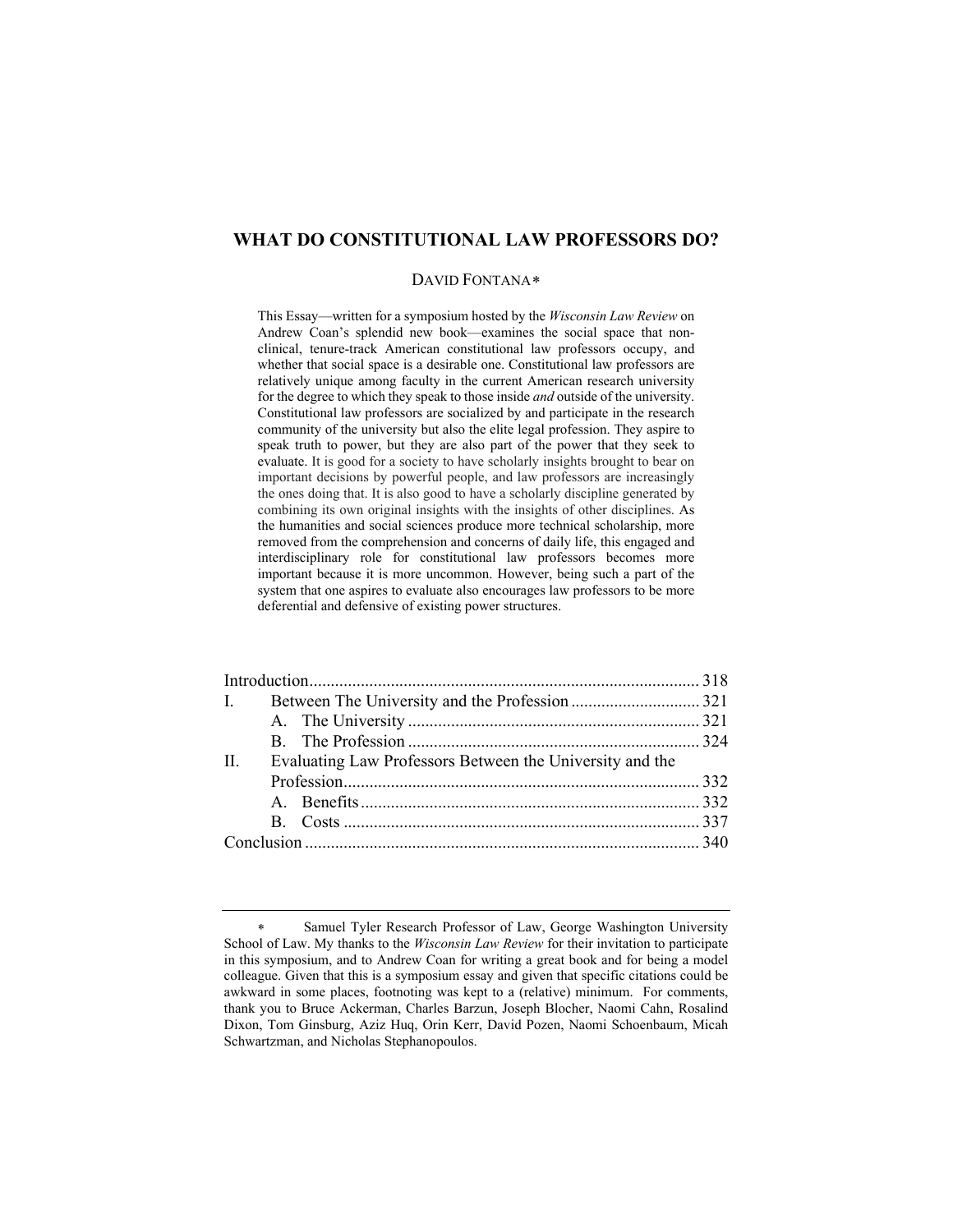#### INTRODUCTION

Andrew Coan has written a masterful book, [1](#page-1-0) building upon equally masterful articles, [2](#page-1-1) that assess the limited capacity of the United States Supreme Court. Coan has argued that the Court "is a tiny institution that can resolve only a small fraction of the constitutional issues that arise in any given year."[3](#page-1-2) Constitutional law professors are part of the reason for this. Constitutional law professors are consumers of the arguments that the Justices make.<sup>[4](#page-1-3)</sup> But constitutional law professors are also the producers of arguments for the Justices. The Justices are part of the same professional culture as constitutional law professors. Regardless of how much Justices are reading and/or citing specific law review articles, $5$  constitutional law professors are shaping the Overton Window for Justices by shaping which constitutional arguments are correct or incorrect, or simply plausible or implausible in the first place.<sup>[6](#page-1-5)</sup>

Given this production role for constitutional law professors<sup>[7](#page-1-6)</sup>, this Essay makes two central arguments. First, as a positive matter, to understand the production role that constitutional law professors play

<span id="page-1-4"></span>5. Chief Justice John Roberts, Remarks at the Annual Fourth Circuit Court of Appeals Judicial Conference 28:45–32:05 (June 25, 2011), https://www.cspan.org/video/?300203-1/conversation-chief-justice-roberts [https://perma.cc/P5X6- SZ88] ("Pick up a copy of any law review that you see and the first article is likely to be, you know, the influence of Immanuel Kant on evidentiary approaches in 18th-century Bulgaria, or something, which I'm sure was of great interest to the academic that wrote it, but isn't of much help to the bar.") [hereinafter Roberts, *Remarks*].

<span id="page-1-0"></span><sup>1.</sup> *See generally* ANDREW COAN,RATIONING THE CONSTITUTION: HOW JUDICIAL CAPACITY SHAPES SUPREME COURT DECISION-MAKING (2019).

<span id="page-1-1"></span><sup>2.</sup> *See generally* Andrew B. Coan, *Judicial Capacity and the Conditional Spending Paradox*, 2013 WIS. L. REV. 339; Andrew Coan & Nicholas Bullard, *Judicial Capacity and Executive Power*, 102 VA. L. REV. 765 (2016); Andrew Coan, *Judicial Capacity and the Substance of Constitutional Law*, 122 YALE L.J. 422 (2012).

<sup>3.</sup> COAN, *supra* note 1, at 15.

<span id="page-1-3"></span><span id="page-1-2"></span><sup>4.</sup> *See* Lawrence Baum & Neal Devins, *Why the Supreme Court Cares About Elites, Not the American People*, 98 GEO. L.J. 1515, 1542 (2010) ("[A]cademia play[s] an important role in defining the Justices' status and reputation.").

<span id="page-1-5"></span><sup>6.</sup> *See* Joseph G. Lehman, *An Introduction to the Overton Window of Political Possibility*, MACKINAC CTR. FOR PUB. POL'Y (Apr. 8, 2010), http://www.mackinac.org/12481 [perma.cc/CCD7-LMTD] ("Policies inside the [Overton] window are politically acceptable . . . . If you shift the position or size of the window, you change what is politically possible."); Jack M. Balkin, *"Wrong the Day It Was Decided':*  Lochner *and Constitutional Historicism*, 85 B.U. L. REV. 677, 679 (2005) ("[C]onventions determining what is a good or bad legal argument about the Constitution, what is a plausible legal claim, and what is 'off-the-wall' change over time in response to changing social, political, and historical conditions.").

<span id="page-1-6"></span><sup>7.</sup> I should also be clear that the Essay is meant to focus on non-clinical, tenuretrack faculty focused on constitutional law at law schools, and their role relative to those of humanities and social science faculty.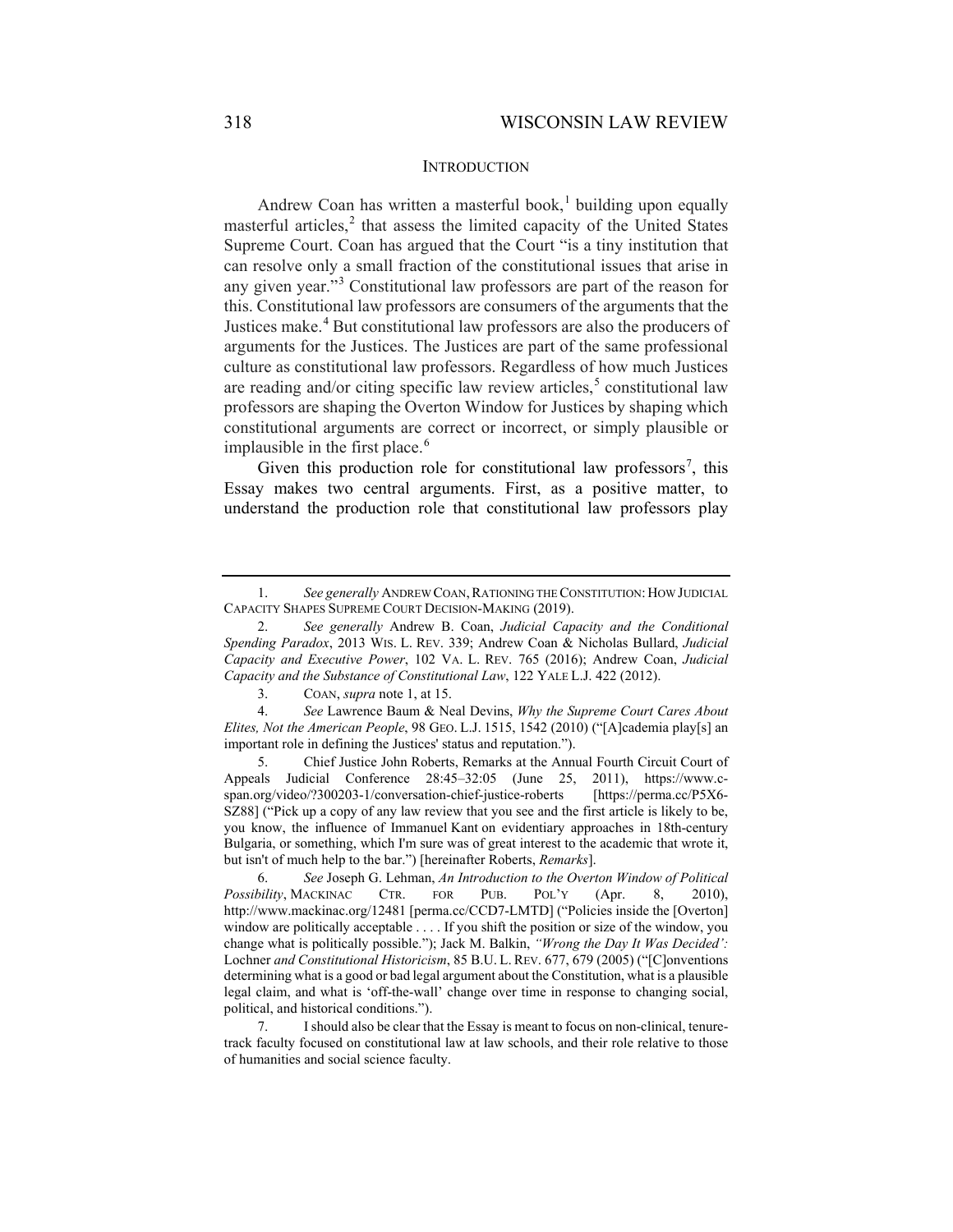<span id="page-2-3"></span>requires understanding the social space  $\delta$  they occupy. American constitutional law professors are relatively unique among tenure-track faculty in the current American research university for the different constituencies that they face incentives to convince. Constitutional law professors are socialized by the university *and* by the legal profession— particularly the elite legal profession<sup>[9](#page-2-1)</sup>—and are encouraged to speak to both. Constitutional law professors are paid to critique a system, but they are a part of the system they are paid to critique. They exist between an institution formally devoted to truth (the research university) and institutions substantially characterized by power (legal institutions).

Second, the distinctive social space that constitutional law professors occupy has desirable and undesirable features from a normative perspective. Because constitutional law professors are shaped by the university and by the elite legal profession, the legal academy attracts and cultivates a distinctive type of scholar and a distinctive type of scholarship. This scholarly voice tries to ensure that powerful people are hearing the truth that they have to offer, and can benefit the university, the legal profession—and the world. It is also a scholarly voice that has gradually been disappearing as research universities are increasingly focused on producing more technical knowledge that is harder for lay observers to understand and appreciate.<sup>[10](#page-2-2)</sup> It is good for a society to have scholarly insights brought to bear on important decisions by powerful people, and constitutional law professors are some of the ones doing that.

But it is hard to speak truth to power while one is also part of that power. By benefitting from the attention and legitimation of the elite legal profession, constitutional law professors risk adopting too many of their styles of mind too often. This can make constitutional law professors too concerned with the immediate and practical. It can make constitutional law professors too concerned with studying those at the top of a power

<span id="page-2-0"></span>The use of this phrase is purposeful, meant to invoke Pierre Bourdieu's use of the phrase*. See, e.g.*, Pierre Bourdieu, *Social Space and Symbolic Power*, 7 SOC. THEORY 14, 16 (1989).

<span id="page-2-1"></span><sup>9.</sup> Law professors are dominated by the graduates of a few elite law schools. *See* Justin McCrary et al., *The Ph.D. Rises in American Law Schools, 1960–2011: What Does It Mean for Legal Education?* 65 J. LEGAL EDUC. 543, 554 (2016) ("Harvard has contributed 22.6 [percent] of the faculty members with J.D.s at the top thirty-four schools, and Yale 21.7 [percent]—a figure that is especially remarkable for Yale given its dramatically smaller class size."). There are roughly 1.3 million lawyers in the United States. *See* Debra Cassens Weiss, *Lawyer Population 15% Higher Than 10 years Ago, New ABA Data Shows*, ABA JOURNAL, May 3, 2018. Only a small fraction of those most elite of lawyers will find the larger, more systematic issues that law professors tend to address worthy of their time.

<span id="page-2-2"></span><sup>10.</sup> *See, e.g.*, Claudia Goldin & Lawrence F. Katz, *The Shaping of Higher Education: The Formative Years in the United States, 1890 to 1940*, 13 J. ECON. PERSPECTIVES 37, 38 (1999) ("Universities [have] widened their scope of operations by adding a multitude of highly specialized departments.").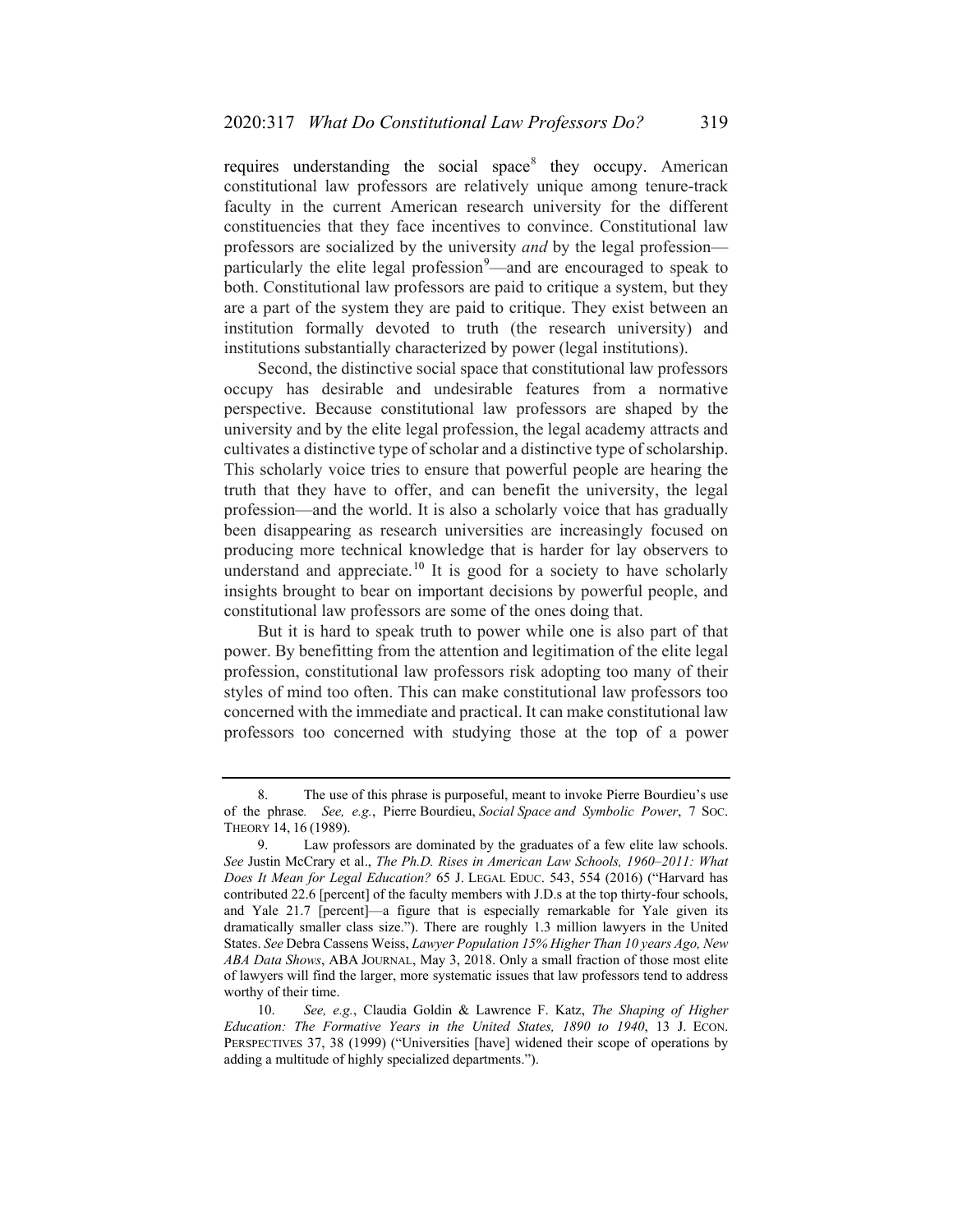structure, and too convinced that those at the top matter more than the many more below them in our system. It can also make constitutional law professors too sympathetic with the powerful.

This Essay is primarily focused on constitutional law professors. Coan's book is about constitutional law, so addressing scholars writing mostly in that area makes the most sense. Constitutional law is also the subdiscipline of legal scholarship that I know the best and thus can theorize about the best. It is certainly the case that law professors of all specialties have to decide how to balance their commitment to the truth with the fact that those in power are listening to them.<sup>[11](#page-3-0)</sup>

Normative evaluations of what constitutional law professors should do elicit passionate reactions. Some have argued that—because of its attempts to be part of the legal profession—legal scholarship does not have the rigorous methodologies that being a part of a research university requires.[12](#page-3-1) The famous economist Thorstein Veblein once said that "[l]aw school[s] belong[] in the modern university no more than a school of fencing or dancing."[13](#page-3-2) Others—including the current Chief Justice of the Supreme Court—have argued that in its efforts to be part of the university, legal scholarship has failed in its efforts to serve the legal profession.<sup>[14](#page-3-3)</sup> This Essay does not have a strong normative evaluation of whether what

<span id="page-3-2"></span>13. THORSTEN VEBLEN, THE HIGHER LEARNING IN AMERICA: A MEMORANDUM ON THE CONDUCT OF UNIVERSITIES BY BUSINESS MEN 211 (1918).

<span id="page-3-4"></span><span id="page-3-0"></span><sup>11.</sup> Others have helpfully articulated similar tensions that law professors face. *See, e.g.*, Thomas F. Bergin, *The Law Teacher: A Man Divided Against Himself*, 54 VA. L. REV. 637 (1968); Richard H. Fallon, *Scholars' Briefs and the Vocation of a Law Professor*, 4 J. LEGAL ANALYSIS 223 (2012); Richard H. Pildes, *The Legal Academy and the Temptations of Power*, *in* DISSENTING VOICES IN AMERICAN SOCIETY: THE ROLE OF JUDGES, LAWYERS, AND CITIZENS (Austin Sarat ed., 2012). The goal of this Essay is to build on their work by identifying the many mechanisms within the modern research university and legal profession generating this tension, and the many positive and negative consequences of that tension.

<span id="page-3-1"></span><sup>12.</sup> *See* Lee Epstein & Gary King, *The Rules of Inference*, 69 U. CHI. L. REV. 1, 6 (2002) ("[T]he current state of . . . legal scholarship is deeply flawed . . . . [because] [t]he sustained, self-conscious attention to . . . methodology . . . . in the journals in traditional academic . . . . is virtually nonexistent in the nation's law reviews."). For responses, see Frank Cross et al., *Above the Rules: A Response to Epstein and King*, 69 U. CHI. L. REV. 135 (2002); Jack Goldsmith & Adrian Vermeule, *Empirical Methodology and Legal Scholarship*, 69 U. CHI. L. REV. 153 (2002).

<span id="page-3-3"></span><sup>14.</sup> For the most notable prior arguments to this effect, see Harry T. Edwards, *The Growing Disjunction Between Legal Education and the Legal Profession*, 91 MICH. L. REV. 34 (1992); Jonathan H. Adler, *Chief Justice Roberts and Current Legal Scholarship*, VOLKH CONSPIRACY (July 23, 2011, 11:07 AM), http://volokh.com/2011/07/23/chiefjustice-roberts-and-current-legal-scholarship [https://perma.cc/U9WU-V4SB]; Jess Bravin, *Chief Justice Roberts on Obama, Justice Stevens, Law Reviews, More*, WALL ST. J. L. BLOG (Apr. 7, 2010, 7:20 PM), http:// blogs.wsj.com/law/2010/04/07/chief-justiceroberts-on-obama-justice-stevens-law-reviews-more. *See also* Richard A. Posner, *Legal Scholarship Today,* 115 HARV. L.REV. 1312, 1320 (2001) (discussing a previous and more desirable era when "legal scholarship was not directed at law professors as such; most of it was aimed squarely at the profession at large, particularly judges and lawyers.").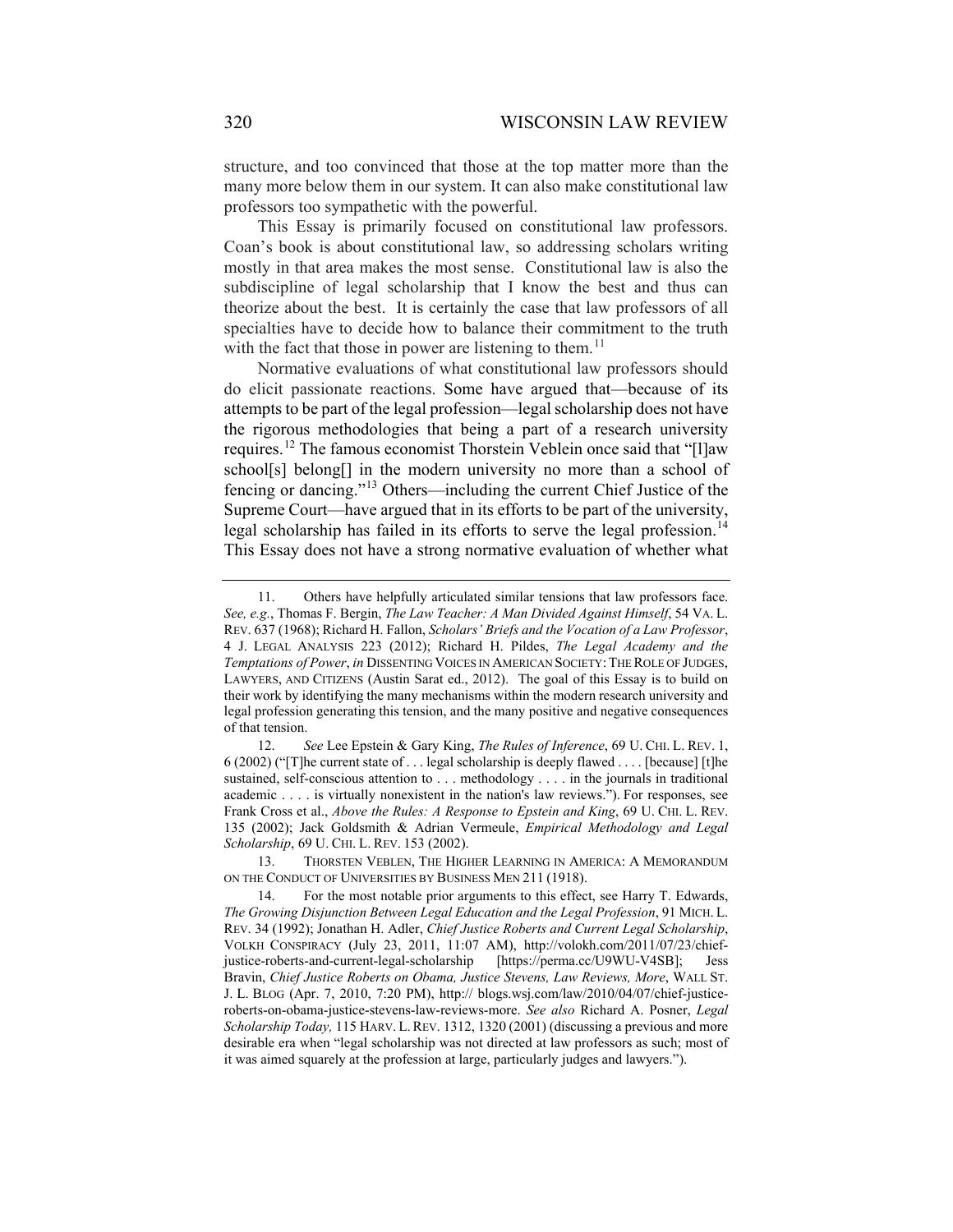constitutional law professors do is mostly good or mostly bad. Instead the ambition is more modest: to identify what we do and what benefits and costs that generates.

## I. BETWEEN THE UNIVERSITY AND THE PROFESSION

Constitutional law professors are part of at least two epistemic communities.<sup>[15](#page-4-0)</sup> In order to be hired as a tenure-track law professor, they are socialized by scholars in their relevant fields, just like other academics in the university. Success in an academic position is shaped by positive evaluations by scholars in one's field, again similar to other academics.

Unlike so many other academics, though, there is a discrete and powerful external constituency for constitutional law professors: elite members of the legal profession. Credentialing by the legal profession helps one secure an academic position and succeed at it. There are analogues in the academy—particularly other professional school academics like business school or medical school professors—but these analogous are likewise exceptions to the normal situation facing academics.

### *A. The University*

Aspiring scholars in academic disciplines are socialized professionally into their academic discipline primarily by tenure-track faculty in these disciplines, as well as by their peers also aspiring to be scholars. Their audience is other faculty in their discipline, either at their university or at other universities. Aspiring scholars complete graduate survey courses that are part of the introduction to the discipline, and then take specialized courses that specialize them even more in that discipline. These courses usually involve readings involving canonical scholarship in the discipline.

Another part of success for many aspiring scholars in most academic disciplines also involves identifying mentors to sponsor their scholarly careers. These mentors edit journals that can accept the articles by their students, advise powerful funding agencies that can fund their research and/or their studies and help place their mentees in temporary or permanent faculty positions by contacting other academic institutions. Mentors use these powers to benefit their mentees through the transmission of social capital about how their disciplines work, and also

<span id="page-4-0"></span><sup>15.</sup> *See* Peter M. Haas, *Introduction: Epistemic Communities and International Policy Coordination*, 46 INT'L ORG. 1, 3 (1992) (describing epistemic communities as "network[s] of professionals with recognized expertise and competence in a particular domain and an authoritative claim to policy-relevant knowledge within that domain or issue-area").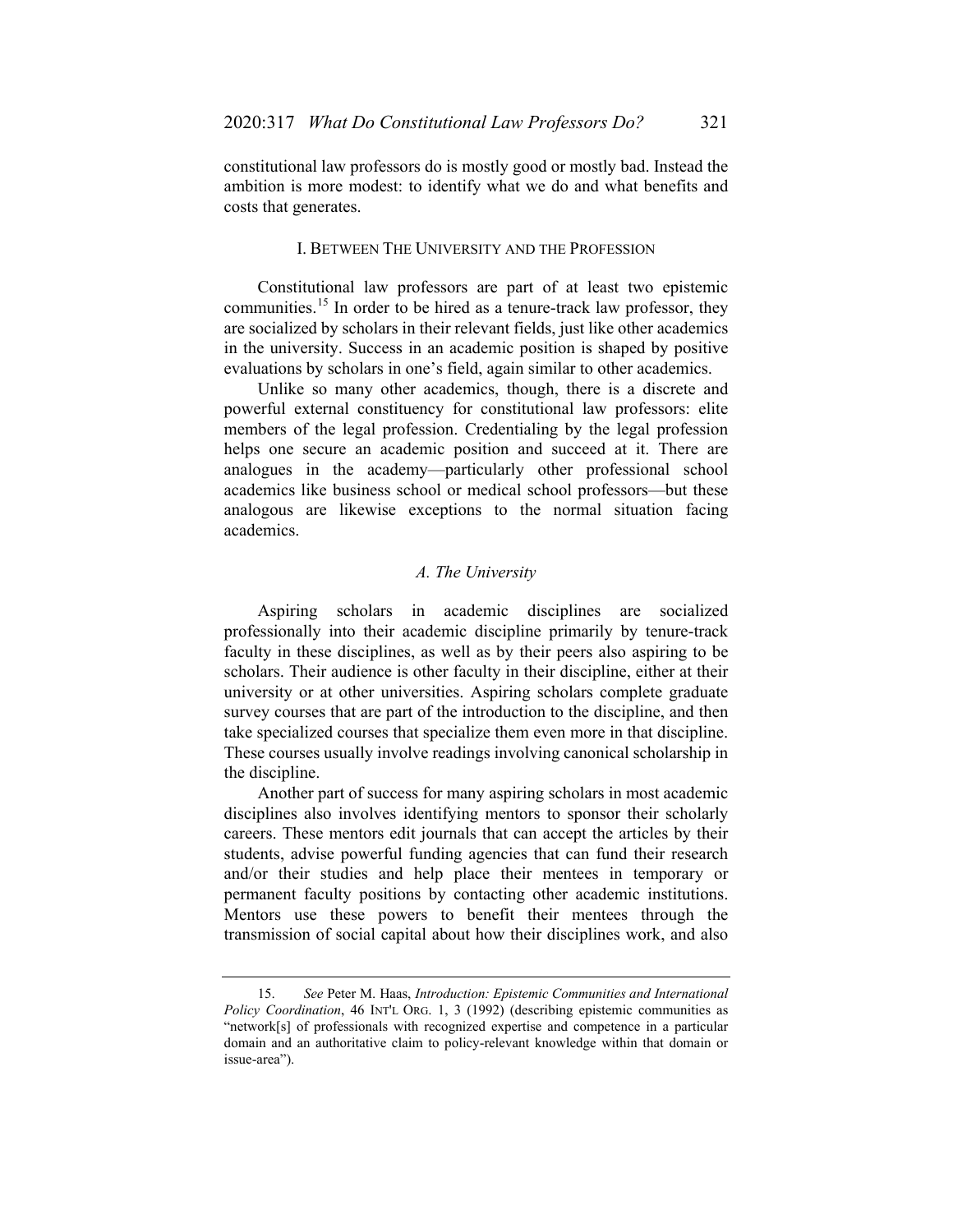more directly by obtaining material rewards for their mentees (e.g. research support, employment). This sponsorship usually persists after the completion of graduate school through the completion of a stint in a postdoctoral program.

Aspiring law professors, including constitutional law professors, follow a path to a faculty position that features many of the same structural features as aspiring academics elsewhere in the university. A major audience for an aspiring law professor is also faculty in their discipline (law or a particular area of law) either at their university or at other universities. Their initial coursework is the required first-year curriculum in law school. These courses introduce aspiring scholars to fundamental concepts in different areas of law, although they usually focus on canonical acts by legal actors rather than canonical scholarship by legal scholars.<sup>[16](#page-5-0)</sup> Basic intellectual concepts that define legal scholarship as a field—reasoning by analogy, slippery slopes, efficiency—are introduced through the study of practical materials that put these concepts into action.

The few law schools that tend to dominate the placement of law graduates in law teaching<sup>[17](#page-5-1)</sup> have increasingly created specialized paths more like graduate school for future legal scholars after they complete their general coursework. These schools have workshop series that involve scholars from various law schools discussing the process of producing elite scholarship.[18](#page-5-2) Specialized classes are increasingly dedicated to the production of scholarship and its eventual publication. Through these opportunities, aspiring law professors develop relationships with mentors whom transmit social capital and provide material support similar to that provided by aspiring scholars elsewhere in the university. Many law schools also now offer the functional equivalent of post-doctorate positions, alternatively labeled either "Visiting Assistant Professor" programs or fellowship programs.<sup>[19](#page-5-3)</sup>

<span id="page-5-0"></span><sup>16.</sup> Consider, for instance, that these first-year classes are not usually taught by reading packets collecting canonical works in a field. Rather, they feature a casebook, with canonical cases (and increasingly regulations and statutes).

<span id="page-5-1"></span><sup>17.</sup> *See* McCrary et al., *supra* note [9,](#page-2-3) at 554. For information about the domination by the graduates of a few schools in law teaching in the past, see, for instance, Deborah Jones Merritt & Barbara F. Reskin, *Sex, Race, and Credentials: The Truth About Affirmative Action*, 97 COLUM. L. REV. 199 (1997).

<span id="page-5-2"></span><sup>18.</sup> *See, e.g.*, *The Law Teaching Series*, YALE L. SCH., https://law.yale.edu/studying-law-yale/areas-interest/law-teaching/teaching-series [https://perma.cc/67UW-GARD].

<span id="page-5-3"></span><sup>19.</sup> The Bigelow Fellows at the University of Chicago Law School are notable examples of participants in a program that has been around for some time. *Bigelow Program*, U. CHI. L. SCHOOL, https://www.law.uchicago.edu/bigelow [https://perma.cc/227N-FE66]. Other law schools have created similar programs— Harvard, for instance, has the Climenko program. *See* Michael Blanding, *How to Grow A Law Professor*, HARV. L. TODAY (Nov. 24, 2014), https://today.law.harvard.edu/feature/how-to-grow-a-law-professor/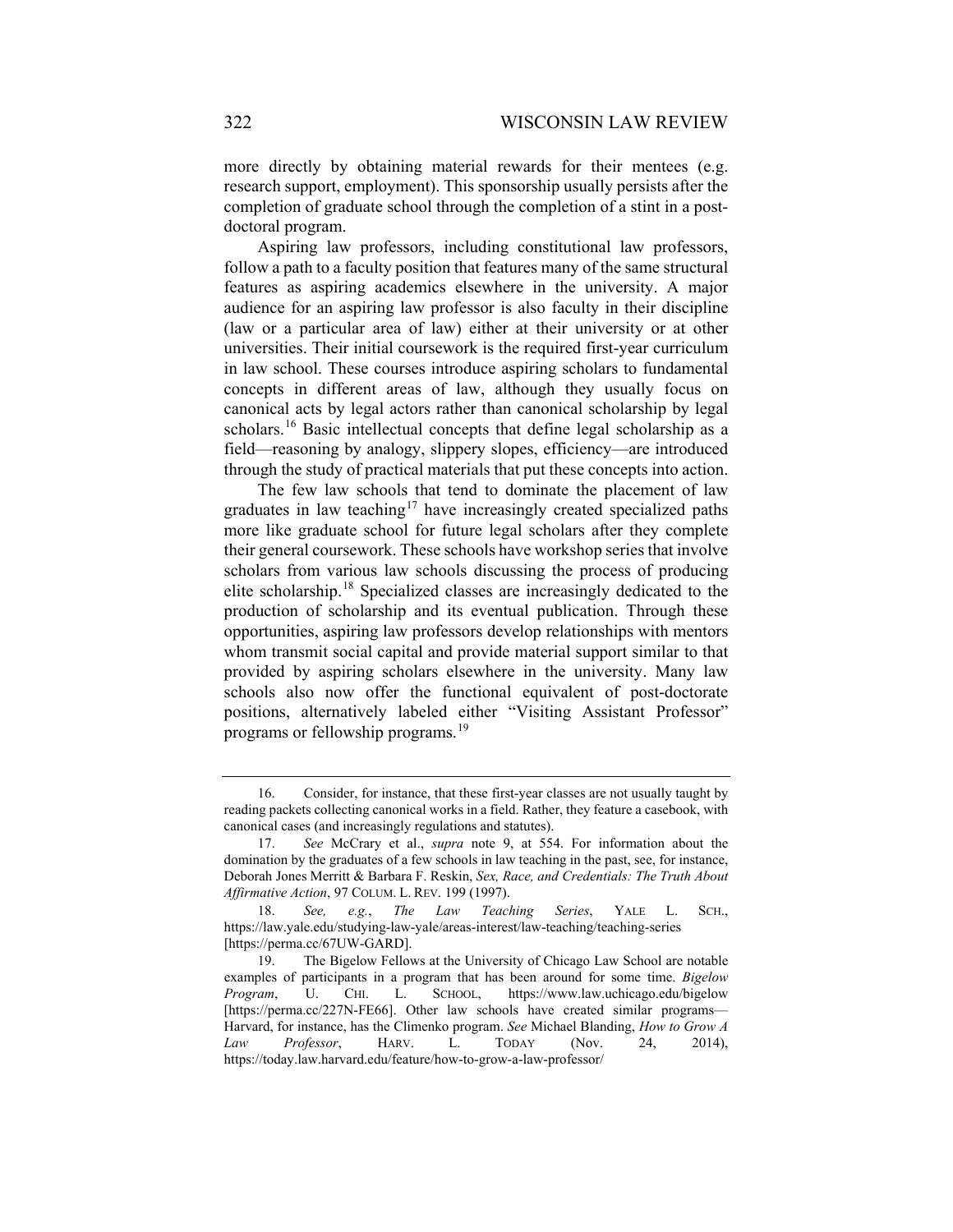The year during which the aspiring law professor goes on the hiring market also involves an evaluation of their scholarly merit. Candidates that go through this market complete the Faculty Appointments Register (FAR) form, and a salient part of that form requires candidates to list scholarly publications.<sup>[20](#page-6-0)</sup> The most competitive candidates increasingly have several publications in top law reviews. When these candidates interview with interested hiring committees at the hiring conference in Washington, these committees will usually ask about the scholarship of the candidate.<sup>[21](#page-6-1)</sup> If the candidate is invited back to campus for a full day evaluation, a part of this evaluation will be the formal presentation of the scholarship to the entire law faculty—the "job talk."<sup>[22](#page-6-2)</sup>

Scholars across the university once hired are evaluated based on their scholarly success. This success is supposed to drive promotion decisions and increases in material compensation, as well as interest from other universities. A similar focus on scholarly success shapes the professional trajectories of law professors, including constitutional law professors. Tenure and promotion include a significant scholarly component, as do increases in material compensation and interest from other universities. It should be no surprise, then, the higher ranked law schools tend to have faculties that are more productive scholars.

The increase in the doctorate as a qualification for law professors has made them even more like their scholarly colleagues across the university. $^{23}$  $^{23}$  $^{23}$  Law professors with doctorates in other disciplines have spent even more years surrounded by students and faculty interested in the scholarly enterprise than those without such a doctorate. Many utilize methodologies that law reviews are not used to publishing but are publishing more frequently, or that legal scholars are using to publish for academic journals in other disciplines.<sup>[24](#page-6-4)</sup>

<sup>[</sup>https://perma.cc/9C7U-V7TY] (describing the program as one in which "practicing lawyers could return to the academy for two years and begin creating their own body of scholarship").

<span id="page-6-0"></span><sup>20.</sup> *See Entering the Law Teaching Market* 5, YALE L. SCH. https://law.yale.edu/sites/default/files/area/department/cdo/document/cdo\_law\_teaching\_ public.pdf [https://perma.cc/SF4M-Y77D].

<span id="page-6-1"></span><sup>21.</sup> *Job Talk Paper*, YALE L. SCH. https://law.yale.edu/studying-law-yale/areasinterest/law-teaching/current-candidates/applying-teaching-positions/job-talk-paper [https://perma.cc/RK34-WQMP] ("For academic candidates, the interview process is organized around [a] manuscript. Interviewers will likely read this work and use it as a basis for evaluating your academic preparation and potential.").

<span id="page-6-2"></span><sup>22.</sup> *See Callback Interviews*, YALE L. SCH., https://law.yale.edu/studying-lawyale/areas-interest/law-teaching/current-candidates/callback-interview

<sup>[</sup>https://perma.cc/4MW6-BE75] ("The job talk is typically a workshop: both academic and clinical candidates present a paper and faculty members (and occasionally students) will comment and ask questions.").

<sup>23.</sup> *See* McCrary et al., *supra* note [9,](#page-2-3) at 546.

<span id="page-6-4"></span><span id="page-6-3"></span><sup>24.</sup> *See* Tom Ginsburg & Thomas J. Miles, *Empiricism and the Rising Incidence of Coauthorship in Law*, 2011 U. ILL. L. REV. 1785, 1785 ("[T]he fraction of articles in the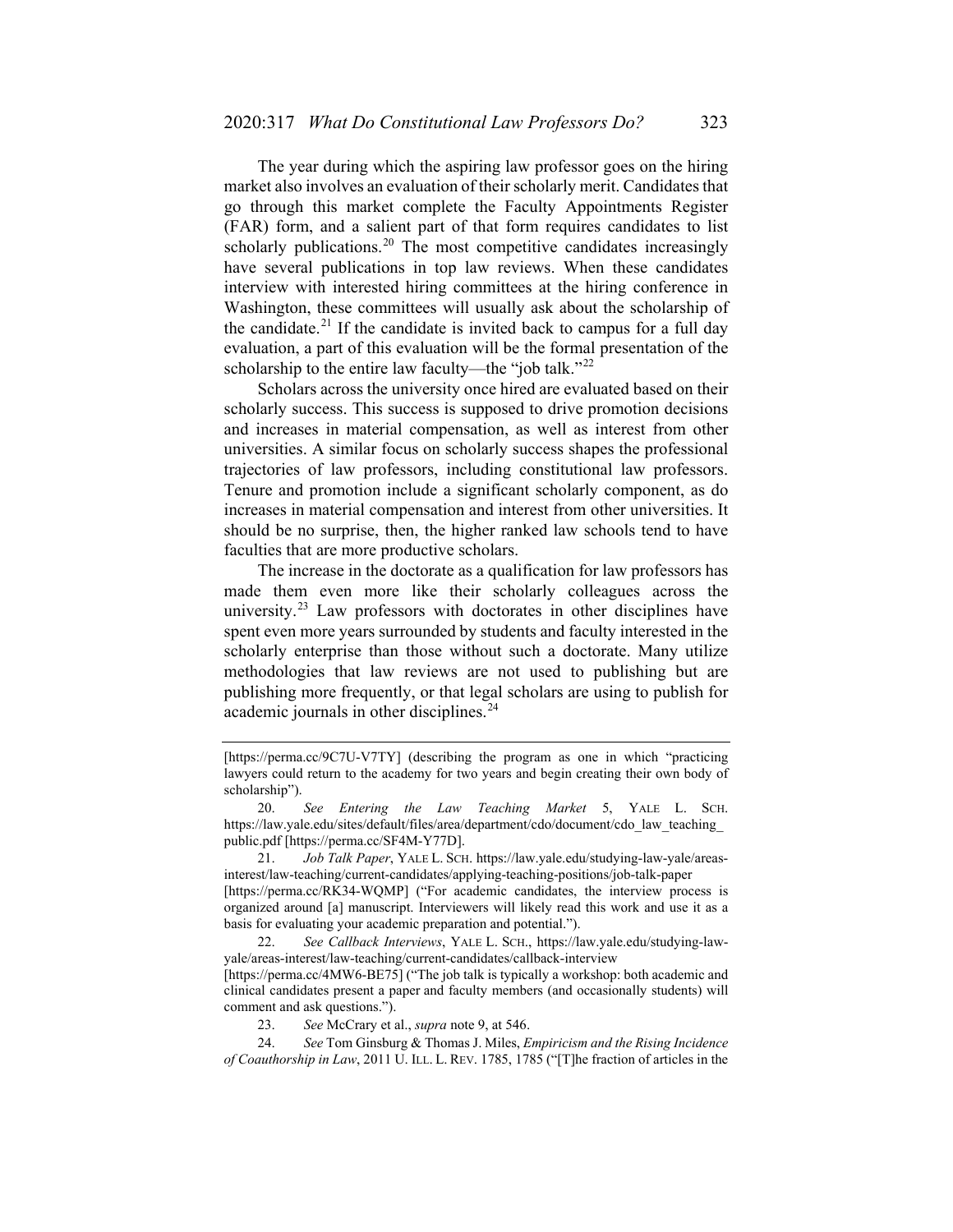### *B. The Profession*

The relationship between law professors in general—or constitutional law professors in particular—and the legal profession has been noted, but too often it is somewhat assumed rather than explained.<sup>[25](#page-7-0)</sup> The mechanisms between this connection have to be fully explained so they can be fully evaluated. The essential point is that constitutional law professors face incentives to consider the elite legal profession as an important scholarly audience. These incentives are different in kind—and greater in magnitude—than those facing many scholars elsewhere in the university. This is in substantial part because the external constituency that law professors speak to is coherently organized, thereby lowering the costs of identifying them as an audience and learning how to speak to them. The external constituency that constitutional law professors speak to is also very powerful, thereby increasing the returns to speaking to them effectively.

The difference from many other aspiring scholars first becomes salient through the process of legal education. Scholars have studied how legal education socializes students into the mindset of being powerful elites.[26](#page-7-1) Elite graduate programs are socializing students into thinking of themselves as being elite scholars more than powerful elites. First-year law students are mostly reading about actions by elite members of the legal profession, like prominent lawyers and judges. They are only secondarily reading scholarship and are rarely expected to know that scholarship well enough to be evaluated on their knowledge of it on a final examination.

Peer effects also vary between doctoral programs and legal education. At a top doctoral program, most students are thinking of themselves as future scholars while they compete their doctoral educations and aspire to become scholars in research universities once they complete their doctoral educations. Even at the law school that produces the highest proportion of

top fifteen law reviews that were empirical or coauthored (or both) trended upwards between 2000 and 2010.").

<span id="page-7-0"></span><sup>25.</sup> And usually it is assumed as a means of engaging in a normative evaluation of it. *See, e.g.*, Edwards, *supra* note [14,](#page-3-4) at 34 ("I have been deeply concerned about the growing disjunction between legal education and the legal profession."); *id.* ("The schools should be training ethical practitioners and producing scholarship that judges, legislators, and practitioners can use."); Peter H. Schuck, *Why Don't Law Professors Do More Empirical Research?*, 39 J. LEGAL EDUC. 323, 325 (1989) (stating that there a "widespread conviction that the gap (perhaps 'chasm' would be more accurate) between the legal academy and the real world of practice and public policy is already alarmingly wide and may be approaching potentially unbridgeable dimensions.").

<span id="page-7-1"></span><sup>26.</sup> *See generally* ROBERT GRANFIELD, MAKING ELITE LAWYERS: VISIONS OF LAW AT HARVARD AND BEYOND (1992); LANI GUINIER, JANE BALIN & MICHELLE FIN, BECOMING GENTLEMEN: WOMEN, LAW SCHOOLS, AND INSTITUTIONAL CHANGE (1998); Howard S. Erlanger & Douglas A. Klegon, *Socialization Effects of Professional School: The Law School Experience and Student Orientation to Public Interest Concerns*, 13 LAW & SOC'Y REV. 11 (1978).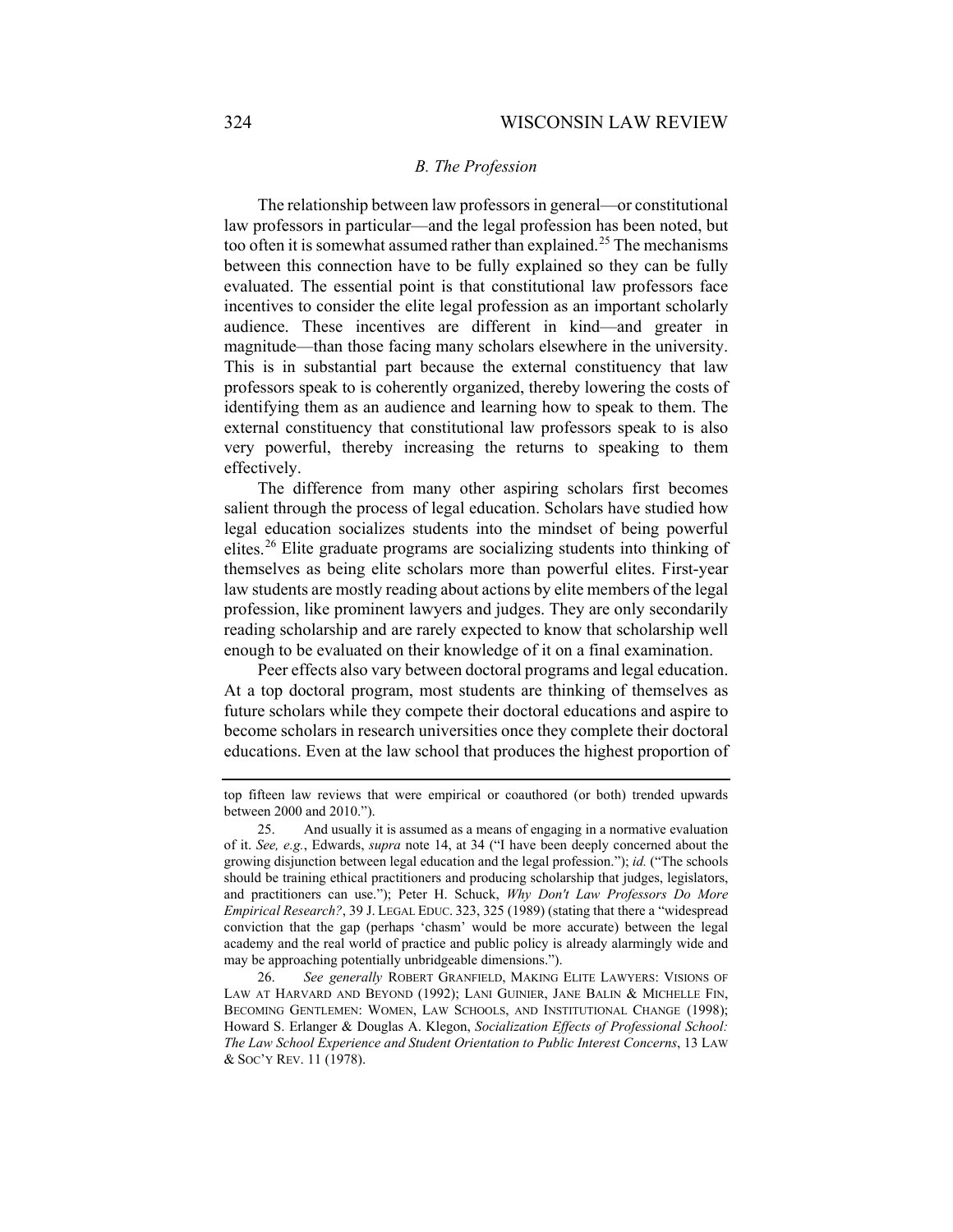law teachers—Yale Law School—it is a small percentage of the class that enters law teaching.<sup>[27](#page-8-0)</sup> A defining moment of professional socialization for future legal scholars is spent building relationships with those who think of themselves as future elite lawyers and judges, not as future elite scholars. These relationships persist for years, placing law professors firmly in personal and professional networks with lawyers and judges.<sup>[28](#page-8-1)</sup>

During summers in law school, even aspiring law professors (or those studying for or already holding doctorates) usually work at legal positions in the public or private sectors. After graduation from law school, aspiring law professors (again, including those with graduate education) clerk for judges at very high rates (particularly constitutional law professors) and practice law at very high rates.<sup>[29](#page-8-2)</sup> A supermajority of aspiring law professors are admitted to the bar.[30](#page-8-3)

The process of obtaining a position as a (particularly constitutional) law professor also prioritizes many of the same credentials that are used as metrics in obtaining other elite positions in the legal profession. For instance, if one has clerked for a Supreme Court Justice or a federal judge with a substantial scholarly reputation—Guido Calabresi or Richard Posner being notable examples—this can help on the teaching market. Candidates invited back to campus for final interviews present a "job talk" to the entire faculty that is a rhetorical performance with similarities to an oral argument before an appellate court.

Consider how these features of obtaining a position as a law professor differ from those in other departments across the university. Aspiring political scientists are very rarely sitting next to future members of Congress or political appointees in the executive branch in their introductory classes in their doctoral programs in political science. Their summers are not spent interning on Capitol Hill, and neither Nancy Pelosi

<span id="page-8-0"></span><sup>27.</sup> *See* George L. Priest, *Reexamining the Market for Judicial Clerks and Other Assortative Matching Markets*, 22 YALE J. ON REG. 123, 180 (2005) (describing Yale law school class size as being close to 200 graduates every year on average). For a thorough list of the number of graduates of each law school placing their graduates in law teaching in a given year, see *Entry Level Hiring: The 2020 Report–Call for Information*, PRAWFSBLAWG (March 2, 2020), [https://prawfsblawg.blogs.com/prawfsblawg/entry-level](https://prawfsblawg.blogs.com/prawfsblawg/entry-level-hiring-report/)[hiring-report/](https://prawfsblawg.blogs.com/prawfsblawg/entry-level-hiring-report/) [https://perma.cc/7VZ3-RGSA].

<span id="page-8-1"></span><sup>28.</sup> For instance, there are many examples of close relationships between judges and law professors. *See, e.g.*, Robert Siegel, *John Roberts: A Roommate's View*, NAT'L PUB. RADIO, (July 20, 2005), https://www.npr.org/templates/story/story.php?storyId=4763091 [https://perma.cc/26HS-BXH5] ("John Roberts, President Bush's nominee for the Supreme Court, is passionate about law, history and golf. He also has a dry sense of humor, according to Richard Lazarus, who was Robert's roommate at Harvard Law School.").

<span id="page-8-3"></span><span id="page-8-2"></span><sup>29.</sup> *See* McCrary et al., *supra* note [9,](#page-2-3) at 546 ("Law schools have traditionally relied on hiring criteria such as high grades, law review membership, and Supreme Court clerkships, which serve as proxies rather than direct indicators of likely scholarly productivity.").

<sup>30.</sup> *Id.*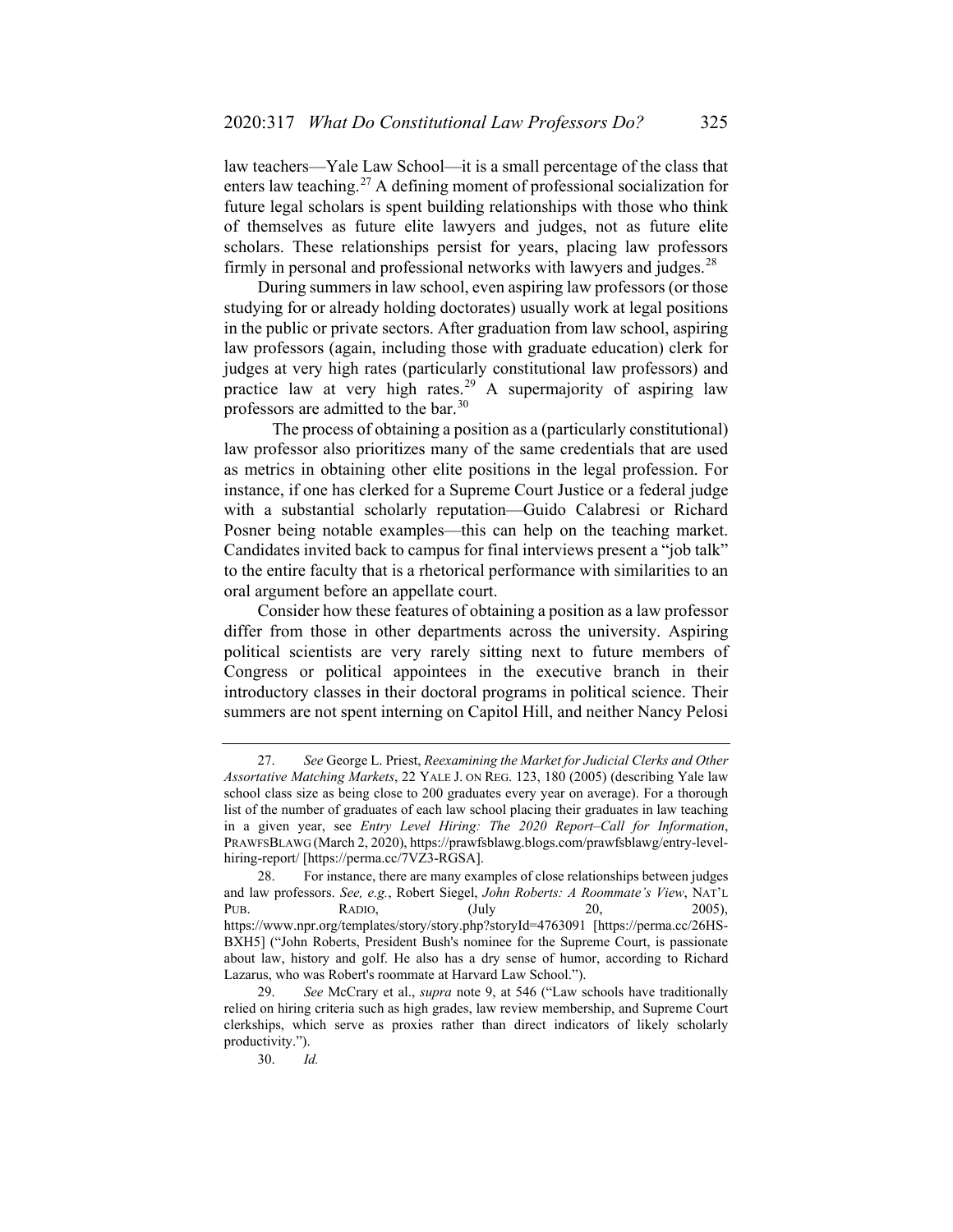nor Mitch McConnell are likely to be a reference for a job market candidate in political science.<sup>[31](#page-9-0)</sup>

Once constitutional law professors obtain their positions, their scholarly success remains connected to the legal profession. Peerreviewed journals in law have increased in number and significance, but there is still great status attached to placing articles in the top general interest law reviews edited by law students.<sup>[32](#page-9-1)</sup> There are specific law schools playing an outsized role in the move towards interdisciplinary work,<sup>[33](#page-9-2)</sup> but outside of those schools there will be many schools where junior faculty are encouraged to submit only to law reviews. Tenured faculty face subtler incentives to publish in these law reviews.<sup>[34](#page-9-3)</sup>

There are many forms of peer review, and many forms of evaluation besides peer review, but what is notable about this is this that receiving an offer by a law review involves convincing an aspiring member of the legal profession. It is quite sensible, then, for the elite law students that are editing law reviews to focus on the actual or potential impact an article has or could have on a legal profession that they will shortly enter and that they already deeply understand. These law reviews do an incredible job given that they face both a crushing number of submissions and the knowledge that their selection of an article can change the life of an author—while they are also doing things like studying for final examinations that could change *their* lives.<sup>[35](#page-9-4)</sup>

<span id="page-9-4"></span>35. Barry Friedman, *Fixing Law Reviews*, 67 DUKE L.J. 1297, at 1314 (2018) ("Student editors are both rational and bright. They find themselves in an impossible

<span id="page-9-0"></span><sup>31.</sup> There have been many notable exceptions. David Price received a doctorate in political science and was a member of the political science faculty at Duke University before being elected to the House of Representatives. *See* David E. Price, *Full Biography*, https://price.house.gov/about [https://perma.cc/YK52-VKWD].

<span id="page-9-1"></span><sup>32.</sup> The numbers could change, but at least in the recent past it was the case that nine of the ten most-cited articles of all time were in law reviews. *See* Fred R. Shapiro & Michelle Pearse, *The Most-Cited Law Review Articles of All Time*, 110 MICH.L.REV. 1483, 1486–89 Tbl.1, 1504–06, 1512, 1519–20 (2012).

<span id="page-9-2"></span><sup>33.</sup> *See* McCrary et al., *supra* note [9,](#page-2-3) at 544–46 ("The proportion of Ph.D.s within each faculty generally rises with USNWR school rank, suggesting that the most elite schools are driving the Ph.D. trend. Certain schools stand out, even against that pattern: Yale, Chicago, Penn, Berkeley, Northwestern, Cornell, Vanderbilt, USC, Illinois, and Emory all had notably higher proportions of Ph.D.s than their similarly ranked peers.").

<span id="page-9-3"></span><sup>34.</sup> If faculty raises are based on scholarly impact, it could be the case that deans unaware of how to evaluate peer-reviewed journals would overvalue general interest law review publications because they feel more comfortable evaluating the status and success of those. HeinOnline, for instance, excludes many journals that are of great significance for interdisciplinary legal scholarship. *See* Board of Directors of The Society for Empirical Legal Studies, Letter to U.S. News & World Report, (Oct. 28, 2019), https://www.lawschool.cornell.edu/SELS/upload/SELSHeinOnlineOpenLetter10-28.pdf [https://perma.cc/H6H4-C5XA] ("HeinOnline currently omits hundreds of significant venues for interdisciplinary legal scholarship that engage with legal questions, including each of the five leading journals mentioned above.").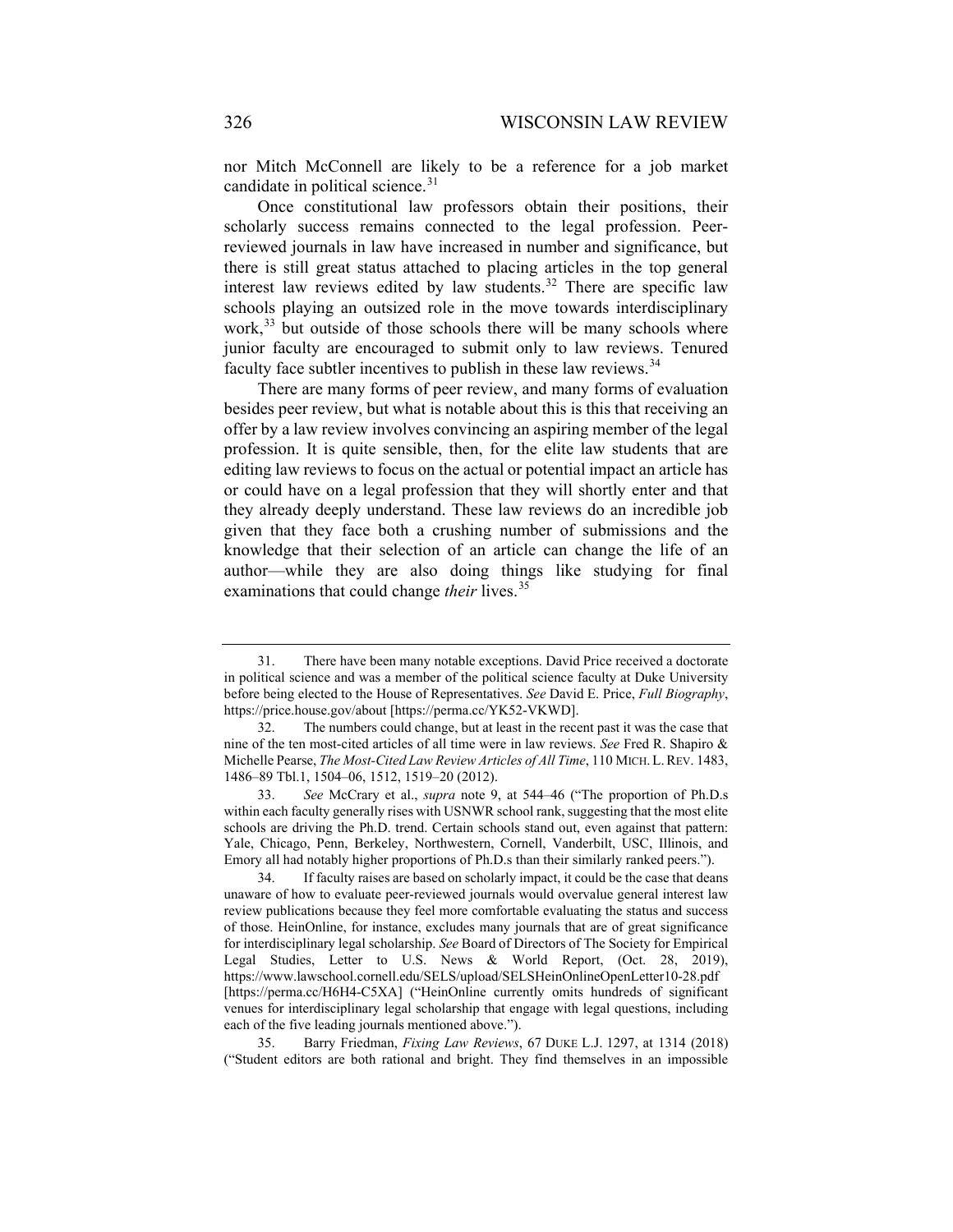It makes sense for a different reason as well: constitutional law professors themselves often evaluate the quality of scholarship by examining its impact on the legal profession. It is common for high-status actors to legitimate scholarship across the research university.<sup>[36](#page-10-0)</sup> What is different for legal scholarship is that some of these high-status actors are outside of the legal academy. Law professors "have relatively low reputational autonomy because it is almost within the definition of professional schools that the reputation of a scholar within the field is partly determined by judgments made by actors in the 'home' field of legal system, medical practice, engineering world, or journalistic or social work practice."[37](#page-10-1)

It is common for law schools to reference the number of times their faculty have been cited by the Supreme Court as an example of the value of their legal scholarship.<sup>[38](#page-10-2)</sup> Constitutional theories like originalism have been increasingly legitimated in the eyes of many scholars when lawyers in positions of influence take these perspectives seriously.<sup>[39](#page-10-3)</sup> Defining works of constitutional law scholarship are meant to synthesize the actions of important legal actors like the Supreme Court—consider John Hart Ely's landmark *Democracy and Distrust*,<sup>[40](#page-10-4)</sup> which makes this effort clear.<sup>[41](#page-10-5)</sup> Sometimes they help generate the actions of important legal actors. It is hard to imagine the Supreme Court deciding *Goldberg v. Kelly*<sup>[42](#page-10-6)</sup> the way it did without the earlier article by Charles Reich on *The New Property*, [43](#page-10-7) or the Court deciding *District of Columbia v. Heller*<sup>[44](#page-10-8)</sup> the way it did

situation: they have to pick articles, they lack sufficient knowledge, and they are severely pressed for time.").

<span id="page-10-0"></span><sup>36.</sup> *See* Scott Frickel & Neil Gross, *A General Theory of Scientific/Intellectual Movements*, 70 AM. SOC. REV. 204, 219 (2005).

<span id="page-10-1"></span><sup>37.</sup> Neil McLaughlin, Intellectuals, Movements and the Academy: Building on Frickel and Gross 19 (Aug. 11, 2007) (unpublished manuscript) (available at http://citation.allacademic.com/meta/p\_mla\_apa\_research\_citation/1/8/4/3/2/p184325\_in dex.html).

<span id="page-10-2"></span><sup>38.</sup> *See* Mike Fox, *UVA Law Faculty Lead in U.S. Supreme Court Citations*, U. OF VA. SCH. OF L. (Nov. 1, 2018), https://www.law.virginia.edu/news/201811/uva-lawfaculty-lead-us-supreme-court-citations [https://perma.cc/XP5Q-NA9P].

<span id="page-10-3"></span><sup>39.</sup> *See* Robert Post & Reva Siegel, *Originalism as a Political Practice: The Right's Living Constitution*, 75 FORD. L. REV. 545, 545 ("Drawing on the work of pioneer conservative academics like Robert Bork and Raoul Berger, originalism became a central organizing principle for the Reagan Justice Department's assault on what it regarded as a liberal federal judiciary." (citations omitted)).

<span id="page-10-4"></span><sup>40.</sup> JOHN HART ELY, DEMOCRACY AND DISTRUST: A THEORY OF JUDICIAL REVIEW (1980).

<span id="page-10-8"></span><span id="page-10-7"></span><span id="page-10-6"></span><span id="page-10-5"></span><sup>41.</sup> *See id.* at v (writing of Chief Justice Earl Warren that "[y]ou don't need many heroes if you choose carefully.").

<sup>42.</sup> 397 U.S. 254 (1970).

<sup>43.</sup> Charles A. Reich, *The New Property*, 73 YALE L.J. 733 (1964).

<sup>44.</sup> 554 U.S. 570 (2008).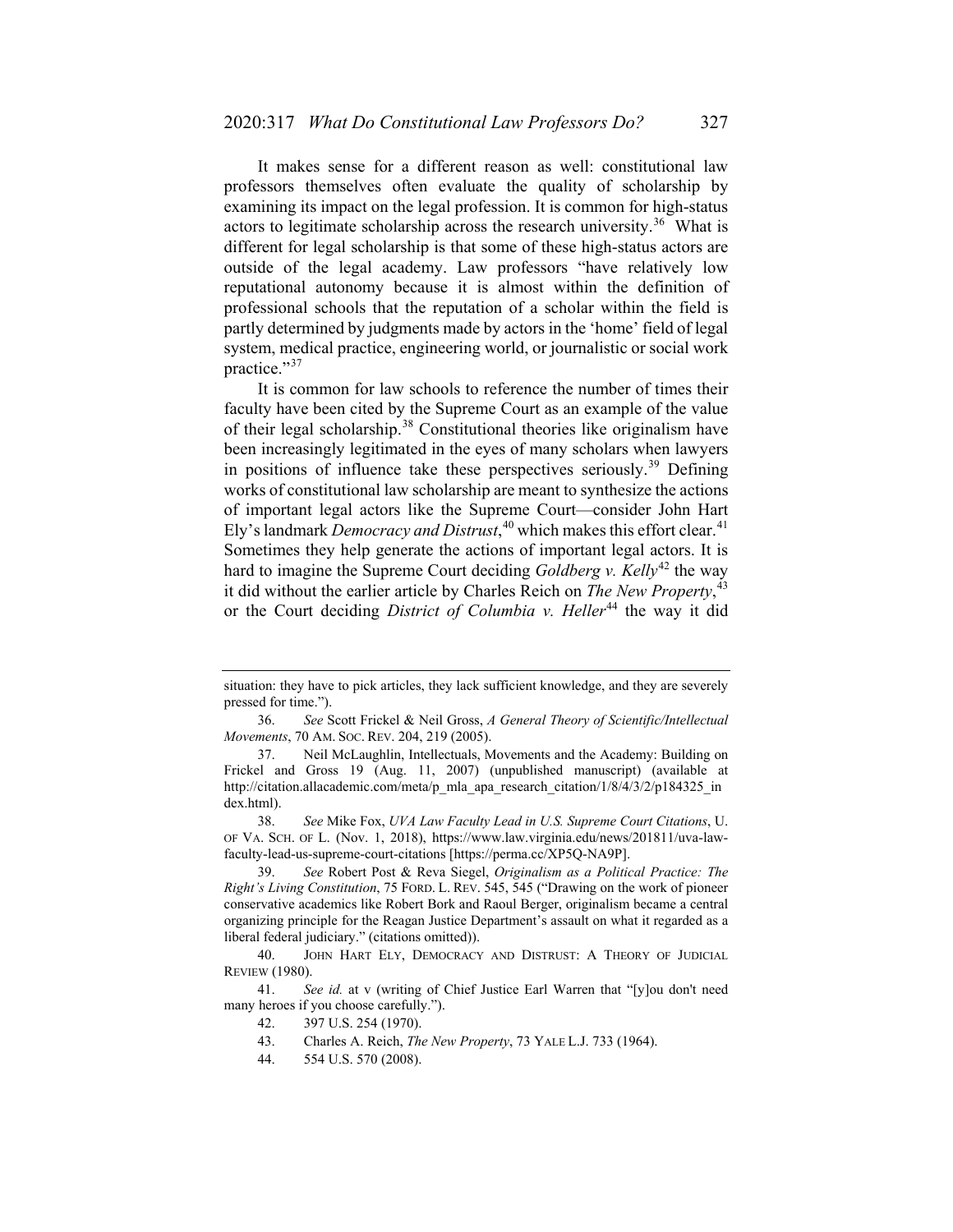<span id="page-11-6"></span>without the generation of Second Amendment scholarship preceding the decision.<sup>[45](#page-11-0)</sup>

Constitutional law scholars themselves—presumably at a greater rate than other academics—not only generate the messages but become the messengers for these messages by assuming positions of legal authority. Robert Bork was at the center of discussions about originalism as well as law and economics, and became a judge using these ideas.<sup>[46](#page-11-1)</sup> Richard Posner was an influential academic who used his writings to establish a reputation that helped him become a federal judge. $47$ 

The increase in law professors with doctorates in other disciplines may have decreased the interest of law professors in the elite legal profession, but not by as much as many assumed or have stated.<sup>[48](#page-11-3)</sup> Law professors with doctorates in other disciplines still have spent substantial time being socialized into the elite legal profession, both while in law school and through legal employment after graduation.<sup>[49](#page-11-4)</sup> Once on a faculty, they still face strong incentives to publish in law reviews, and law reviews will never be the same (nor would we want them to be) as peer reviewed journals in other disciplines.

Law reviews still are dominated by articles that feature the important and sophisticated doctrinal analysis that has characterized them for their entire history. Alongside these articles for at least the past generation has been the increase in salience of another scholarly form, featuring more "middle-range" theory.<sup>[50](#page-11-5)</sup> Larger theoretical debates in law are identified,

<span id="page-11-2"></span>47. *See* Lawrence Lessig, *Foreword*, 86 U. CHI. L. REV. 1027, 1028 (2019) ("Judge Posner came to the bench after an already extraordinary academic career. His work in the academy was foundational.").

<span id="page-11-3"></span>48. *See, e.g.*, Richard A. Posner, *Legal Scholarship Today*, 115 HARV. L. REV. 1314, 1315, 1324 (2002) ("The scholars [of previous generations] . . . identified with the legal profession rather than with their colleagues in other department of their university.").

<span id="page-11-4"></span>49. *See* McCrary et al., *supra* not[e 9,](#page-2-3) at 563 (offering that there is "little evidence of any shift away from . . . traditional credentials overall . . . [N]o major shift away from these credentials appears to have occurred.").

<span id="page-11-5"></span>50. A classic and important definition of middle-range theory comes from the late sociologist Robert Merton. *See* ROBERT K. MERTON, SOCIAL THEORY AND SOCIAL STRUCTURE 39 (1968) ("[T]he minor but necessary working hypotheses that evolve in abundance during day-by-day research and the all-inclusive systematic efforts to develop a unified theory that will explain all the observed uniformities of social behavior, social organization and social change." (citations omitted)).

<span id="page-11-0"></span><sup>45.</sup> *See* Reva B. Siegel, *Dead or Alive: Originalism as Popular Constitutionalism in* Heller, 122 HARV. L. REV. 191, 224–26 (2008) (examining changing scholarly conceptions of the Second Amendment).

<span id="page-11-1"></span><sup>46.</sup> *See* John O. McGinnis, *Robert Bork: Intellectual Leader of the Legal Right*, 80 U. CHI. L. REV. DIALOGUE 235, 235 (2013) ("[Bork] was the most important legal scholar on the right in the last fifty years"); *id.* ("There were two important movements in conservative and libertarian legal thought in the latter part of the twentieth century. One was law and economics. The other was originalism. Judge Robert Bork was unique in being at the intellectual center of both of them.").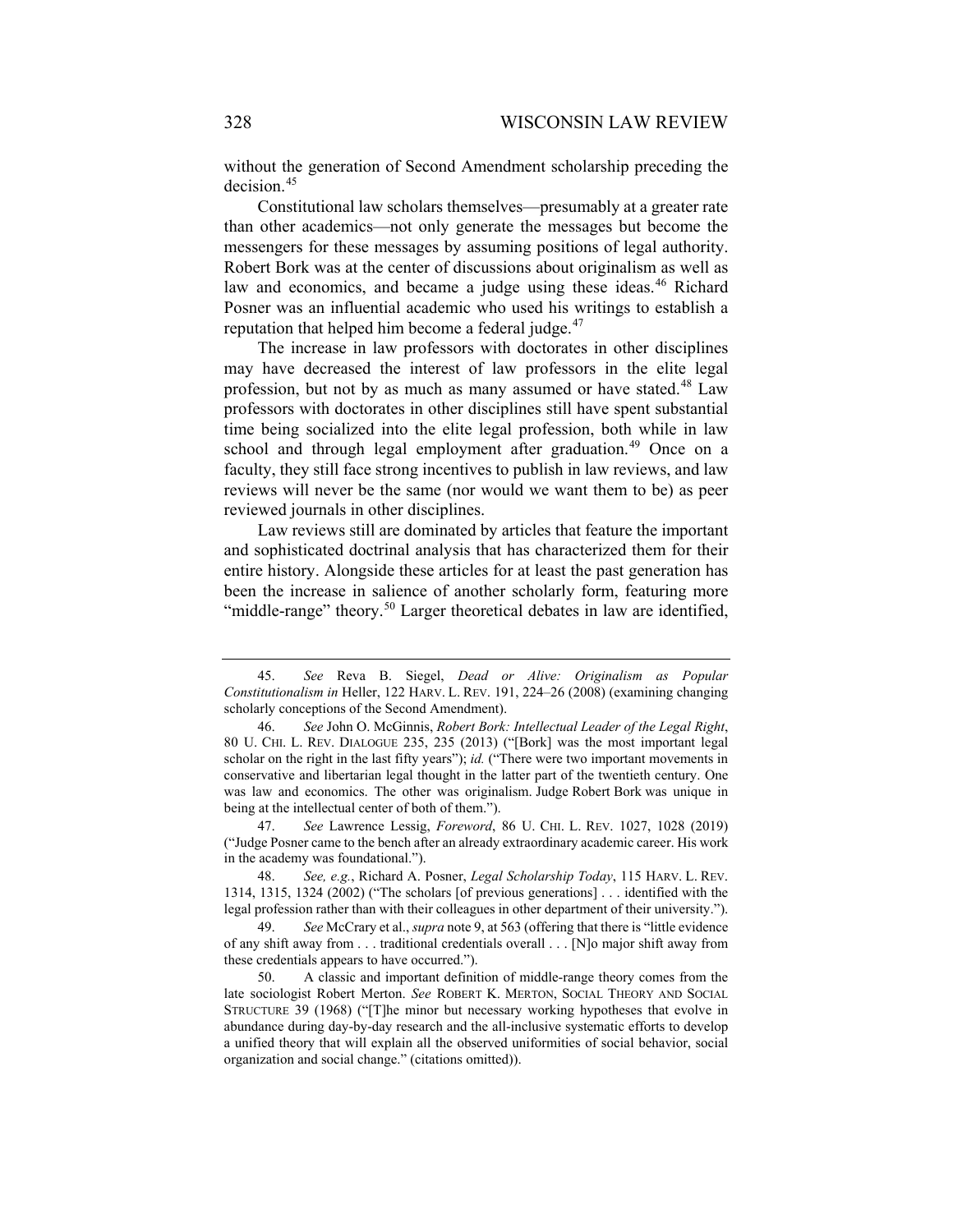and these debates are then discussed in the context of specific doctrinal issues. For instance, what does originalism mean for how to understand specific cases raising questions of executive privilege, and what does how originalism manifests in debates about executive privilege mean for originalism?

Now these larger theoretical debates are increasingly interdisciplinary in nature. The legal scholar is the consumer and/or the producer of information derived from using the methodologies of other disciplines. While the ways of answering questions in these articles are different, many of the questions being asked are still those shaped by the elite legal profession.

This can come in different forms. In one version, the law professor is now an informed consumer of information produced in other disciplines. An empirical regularity discovered in another discipline provides new reasons to question a legal rule or legal institution, while also providing insights about how to improve the legal rule or legal institution. Think of Cass Sunstein bringing behavioral economics to bear on questions of institutional design.<sup>[51](#page-12-0)</sup> Less frequently, the legal scholar is both the producer of this empirical information and the normative consumer of it. Think of a scholar like Nicholas Stephanopoulos and his transformative empirical work on the "efficiency gap" being used to critique the Supreme Court's decisions on gerrymandering.<sup>[52](#page-12-1)</sup>

While an orientation towards the elite legal profession has been persistent, it is not necessarily permanent. One could imagine a world in which the elite legal profession is so discredited in the eyes of law professors that they no longer care what elite lawyers think about their work. It is no surprise that it was during the later days of the Rehnquist Court and the earlier days of the Roberts Court that popular constitutionalism enjoyed its greatest fame.<sup>[53](#page-12-2)</sup> Law professors in large

<span id="page-12-0"></span><sup>51.</sup> *See, e.g.*, Cass R. Sunstein, *Deliberative Trouble? Why Groups Go to Extremes*, 110 YALE L.J. 71, 74–77 (2000) ("My principal purpose in this Essay is to investigate a striking but largely neglected statistical regularity—that of group polarization—and to . . . deal with the implications of group polarization for democracy and law."). Sunstein, to his enormous credit, also produces original and insightful empirical research. *See, e.g.*, Thomas J. Miles & Cass R. Sunstein, *Do Judges Make Regulatory Policy? An Empirical Investigation of* Chevron, 73 U. CHI. L. REV. 823, 825 (2006) ("The purpose of this Article is to explore the role of judicial convictions in the application of *Chevron*. Two data sets are analyzed.").

<span id="page-12-1"></span><sup>52.</sup> *See, e.g.*, Nicholas O. Stephanopoulos & Eric M. McGhee, *Partisan Gerrymandering and the Efficiency Gap*, 82 U. CHI. L. REV. 831, 831 (2015) ("[W]e introduce a new measure of partisan symmetry: the efficiency gap. It represents the difference between the parties' respective wasted votes in an election, divided by the total number of votes cast.").

<span id="page-12-2"></span><sup>53.</sup> *See* Jeffrey Rosen, *Popular Constitutionalism*, N.Y. TIMES (Dec. 12, 2004), https://www.nytimes.com/2004/12/12/magazine/popular-constitutionalism.html [https://perma.cc/C6GS-VJDS] ("Now that it seems clear that Republicans will control the courts for the foreseeable future, canny liberals are beginning to wean themselves of the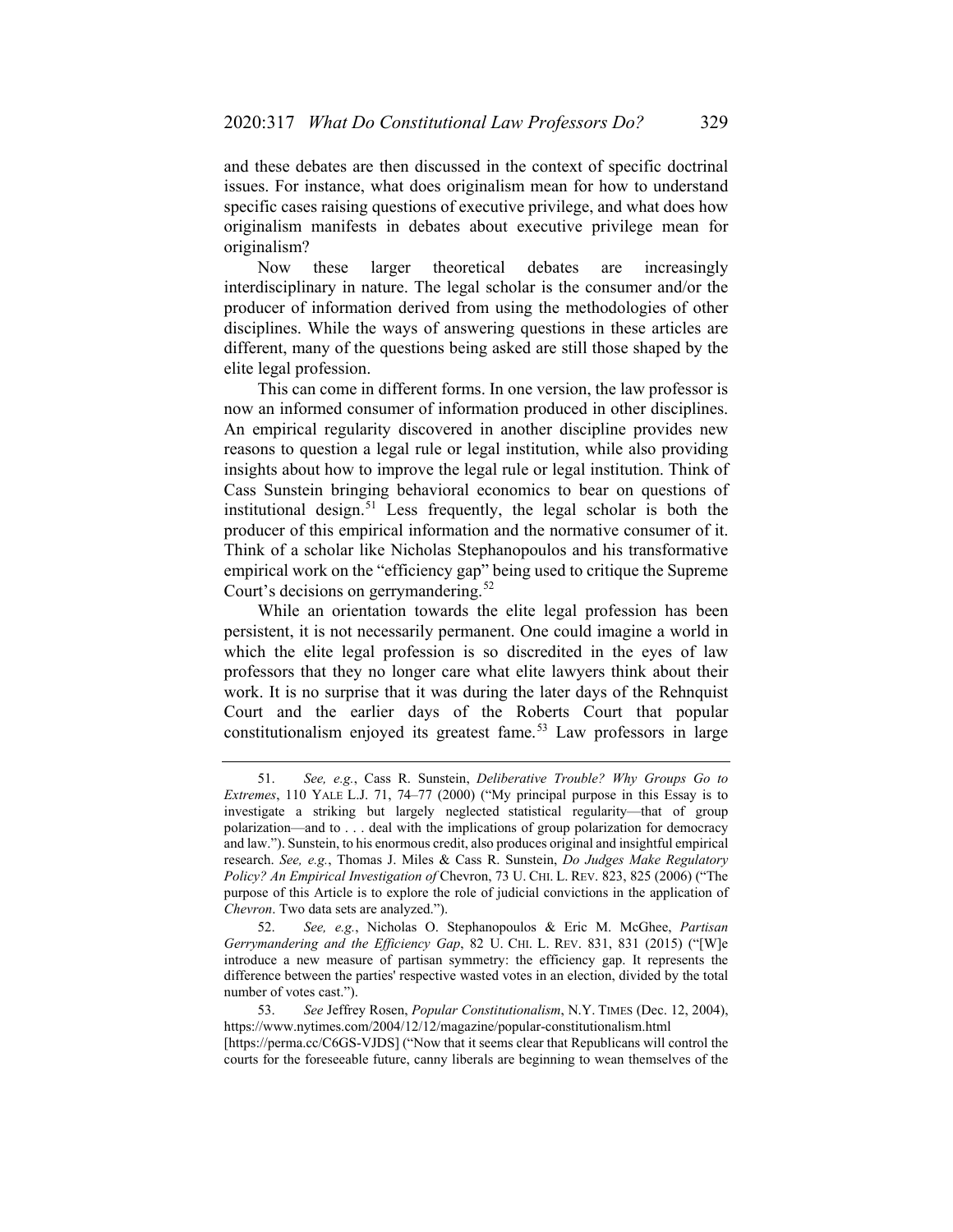numbers aggressively opposed the nomination of Brett Kavanaugh to the Court,<sup>[54](#page-13-0)</sup> and a Court composed of many figures that are strongly opposed by law professors could be an audience that law professors ignore. The Supreme Court in particular has managed to stay connected to mainstream public sentiment for so long<sup>[55](#page-13-1)</sup> that it is hard to imagine it being that disconnected from academic sentiment, but at a moment of ideologically polarized political parties an ideologically extreme Court is more possible.

The significance of the legal profession is greater than the external constituencies for so many other scholars in the modern research university for several reasons. First of all, because the external constituency is easier for legal scholars to understand, it makes this constituency an easier "focal point" to target. The costs of understanding who to speak to outside of the university and how to speak to them are made lower for law professors by the fact that this audience is defined as part of a profession. For instance, a primary audience for legal scholars are judges—particularly nine Justices on the Supreme Court.<sup>[56](#page-13-2)</sup> Nine Justices are an easier target than a legal profession of more than one million lawyers.<sup>[57](#page-13-3)</sup> Those not targeting the Supreme Court or federal courts have a reasonably attentive audience among state courts, or among lawyers serving as federal or state policy leaders.

The costs of accessing this audience are lower not just because this external constituency is more knowable, but because it is actually known. All nine Justices of the Supreme Court spent time as law students at Harvard or Yale law schools, and that is where so many law professors studied.<sup>[58](#page-13-4)</sup> They speak the same language as law professors because they attended the same schools as law professors. Then there are the moot courts, the endowed lectures, the amicus briefs, and the myriad other

romantic idea that judges inevitably favor liberal values. And now these liberals have a rallying cry—'popular constitutionalism.' . . .").

<span id="page-13-0"></span><sup>54.</sup> *See* Susan Svulrga, *'Unfathomable': More Than 2,400 Law Professors Sign Letter Opposing Kavanaugh's Confirmation*, WASH. POST (Oct. 4, 2018.), https://www.washingtonpost.com/education/2018/10/04/unprecedented-unfathomablemore-than-law-professors-sign-letter-after-kavanaugh-hearing/ [https://perma.cc/T9X8- SCBV].

<span id="page-13-1"></span><sup>55.</sup> *See, e.g.*, Lee Epstein & Andrew D. Martin, *Does Public Opinion Influence the Supreme Court? Possibly Yes (But We're Not Sure Why*), 13 U. PA. J. CONST. L. 263, 263 (2010) ("When the 'mood of the public' is liberal (conservative), the Court is significantly more likely to issue liberal (conservative) decisions.").

<span id="page-13-2"></span><sup>56.</sup> *See* Laura Kalman, *Professing Law: Elite Law Professors in the Twentieth Century*, *in* LOOKING BACK AT LAW'S CENTURY 337, 345 (Austin Sarat et al., 2002).

<span id="page-13-3"></span><sup>57.</sup> *See* Debra Cassens Weiss, *Lawyer Population 15% Higher Than 10 Years Ago, New ABA Data Shows*, ABA J. (May 3, 2018, 2:31 PM), http://www.abajournal.com/news/article/lawyer\_population\_15\_higher\_than\_10\_years\_a go\_new\_aba\_data\_shows [https://perma.cc/YSD7-5KNP].

<span id="page-13-4"></span><sup>58.</sup> *See* Justin McCrary et al., *The Ph.D. Rises in American Law Schools, 1960– 2011: What Does It Mean for Legal Education?* 65 J. LEGAL EDUC. 543, 554 (2016).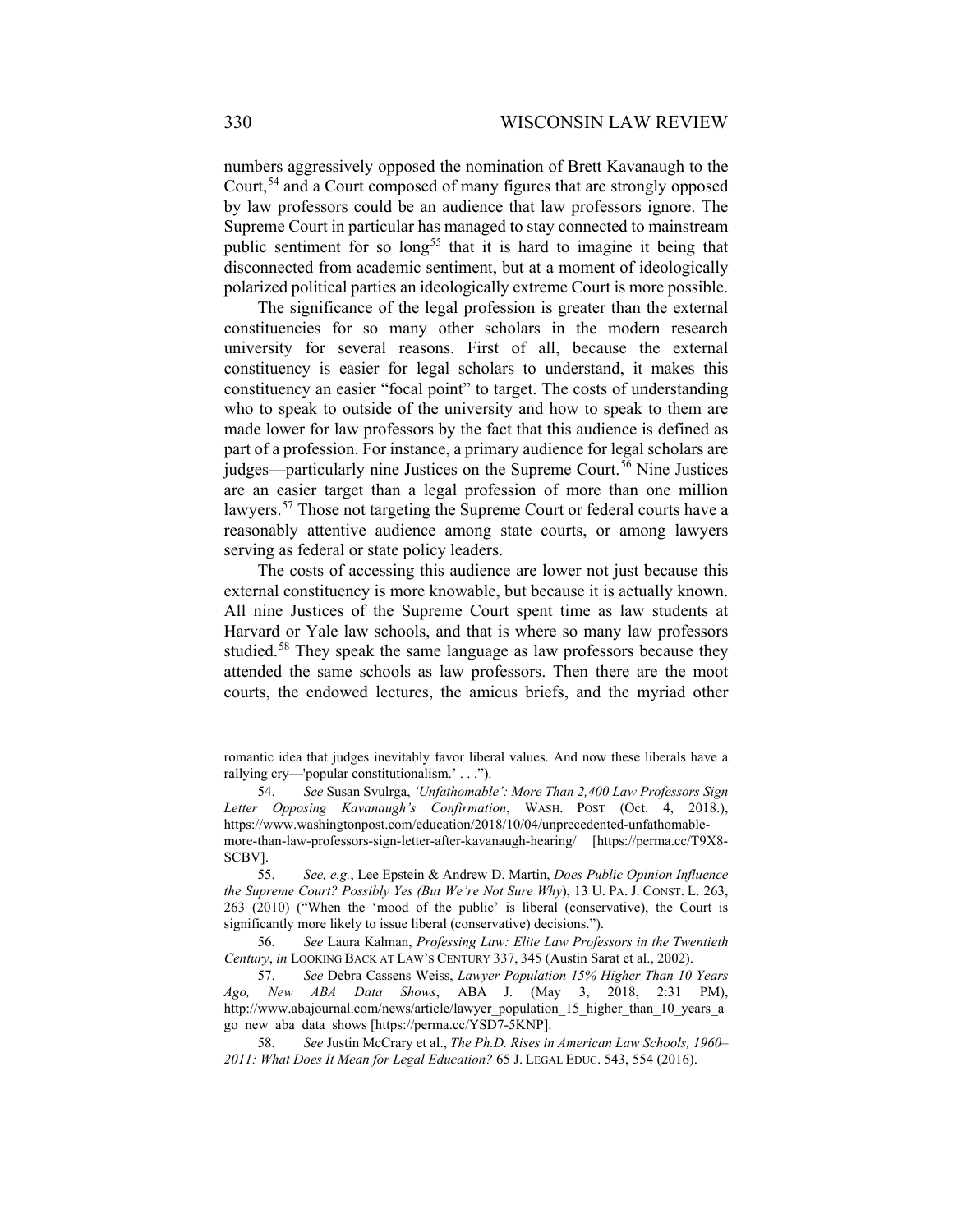opportunities for law professors to establish or solidify relationships with elite members of the legal profession.

Second of all, the returns from gaining the attention of the elite legal profession are much greater than for so many other academics. The elite legal profession exercises enormous amounts of power. They are all nine members of the Supreme Court, many members of Congress,<sup>[59](#page-14-0)</sup> and leading members of the executive branch—regardless of the administration in power.[60](#page-14-1) Even a small impact on such powerful people makes one powerful.

None of this is to say that the focus on the elite part of the legal profession is purposeful and malicious. Constitutional law scholars are socialized into the world of this audience at an age and in a way that makes that socialization stick. Everyone inevitably changes what they say depending on their actual and perceived audience.<sup>[61](#page-14-2)</sup>

The contrasts with so many other academics around the university are clear. Who would a political scientist writing about Iran policy be targeting that is comparably discrete to an audience of nine on the Supreme Court? The chances that a law professor personally knows or is close enough to knowing a Justice are much greater than the chances that the political scientist knows members of the National Security Council deciding about policy towards Iran. And what would the *scholarly* benefits be if a senator cited one's research on Iran in a committee hearing? It would not have the same effects on legitimating an article in the *American Political Science Review* or in the *American Sociological Review*.

<span id="page-14-4"></span>Economists have been the most successful of the social sciences at using their scholarship to shape debates outside of the academy.<sup>[62](#page-14-3)</sup>

<span id="page-14-0"></span><sup>59.</sup> See Adam Bonica, Why Are There So Many Lawyers in Congress? 1 (Aug. 20, 2017) (unpublished manuscript) (available at https://papers.ssrn.com/sol3/papers.cfm?abstract\_id=2898140 [https://perma.cc/9H2E-FEK]) ("While comprising a mere 0.4 percent of the voting age population, lawyers accounted for [thirty-nine] percent of seats in the House and [fifty-six] percent of seats in the Senate in the 115th Congress.").

<span id="page-14-1"></span><sup>60.</sup> *See* David Fontana, *Executive Branch Legalisms*, 126 HARV. L. REV. F. 21, 21 (2012).

<span id="page-14-2"></span><sup>61.</sup> Erving Goffman would be the classical citation for this. *See* ERVING GOFFMAN, THE PRESENTATION OF SELF IN EVERYDAY LIFE xi (1959). Decades of social science has worked to confirm his work. *See, e.g.*, Roy F. Baumeister & Mark R. Leary, *The Need to Belong: Desire for Interpersonal Attachments as a Fundamental Human Motivation*, 117 PSYCHOL. BULL. 497, 522 (1995).

<span id="page-14-3"></span><sup>62.</sup> *See generally* Marion Fourcade et al., *The Superiority of Economists*, 29 J. ECON. PERSPS. 89 (2015). *See also id.* at 90 ("Unlike many academics in the theoretical sciences and humanities, many prominent economists have the opportunity to obtain income from consulting fees, private investment and partnerships, and membership on corporate boards."); E. Glen Weyl, *Finance and the Common Good*, *in* APRÈS LE DÉLUGE: FINANCE AND THE COMMON GOOD AFTER THE CRISIS (Edward Glaeser et al. eds., 2016) (suggesting that roughly forty percent of the income of authors in some fields of economics comes from consulting)*.*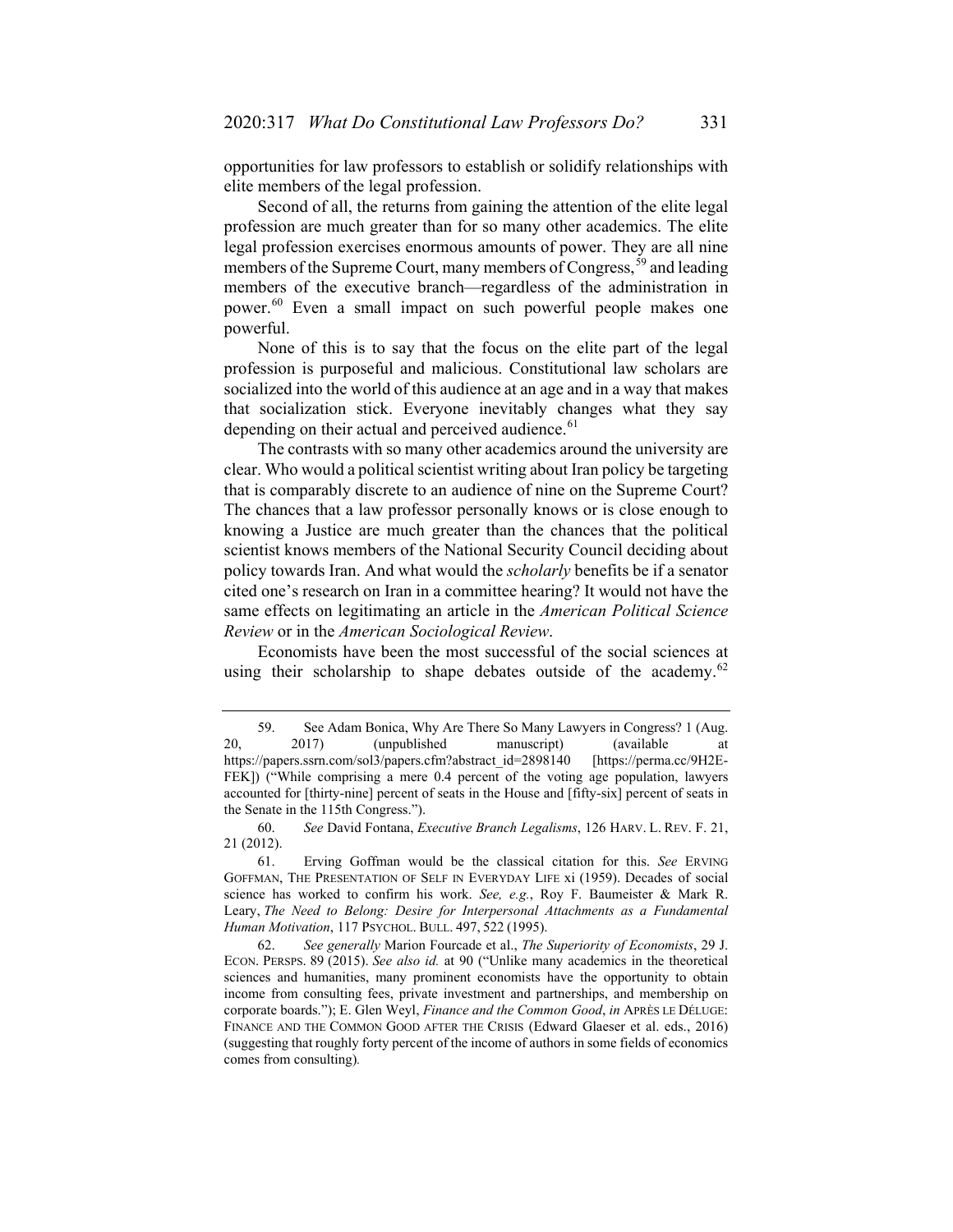Economists run the central banks in many countries, as well as often running organizations such as the World Bank and the International Monetary Fund.<sup>[63](#page-15-0)</sup> Since 1946, the Council of Economic Advisers has been influential in every White House.<sup>[64](#page-15-1)</sup>

But the closest analogies to constitutional law professors are other professional school academics—business school academics, professors at schools of public policy, and most notably medical school academics. Medical school faculty studied their profession at the same schools with practitioners in their profession, and practicing doctors have real reasons to care about the latest findings of medical research. The power of the elite medical profession rivals that of elite legal institutions.

### II. EVALUATING LAW PROFESSORS BETWEEN THE UNIVERSITY AND THE **PROFESSION**

Law schools attract and produce so many talented scholars. Some of these talented scholars would have joined other departments in the university or gone into legal practice but for the unique opportunity that law schools offer to speak truth to power. Ensuring that powerful people know of the great ideas coming from universities is important, and it is increasingly the exclusive province of law professors.

This enormous benefit from being between the university and the profession is also the cause of the greatest risks that legal scholarship faces. A concern for any audience outside of the research university threatens to make any scholar too concerned with the immediate, the practical, and the realistic. A concern for this particular audience outside of the research university makes legal scholars at risk of being too cautious in delegitimating power because they are too deferential to it.

### *A. Benefits*

The social space that constitutional law professors occupy brings many positive things to law schools. Operating in a social space between the university and the elite legal profession provides something that other research positions cannot: relevance. And relevance is a powerful selection effect. Scholars are motivated by many things. There are the significant material returns from having employment for life and meaningful raises as part of that employment. There is the joy of being able to learn about and write about issues that you find fascinating and important.

<sup>63.</sup> *See* Daniel Hirschman & Elizabeth Popp Berman, *Do Economists Make Policies? On the Political Effects of Economics*, 12 SOCIO-ECON. REV. 779, 781 (2014). 64. *See Council of Economic Affairs*, WHITEHOUSE.GOV,

<span id="page-15-1"></span><span id="page-15-0"></span>https://www.whitehouse.gov/cea/ [https://perma.cc/L6AX-2JGD].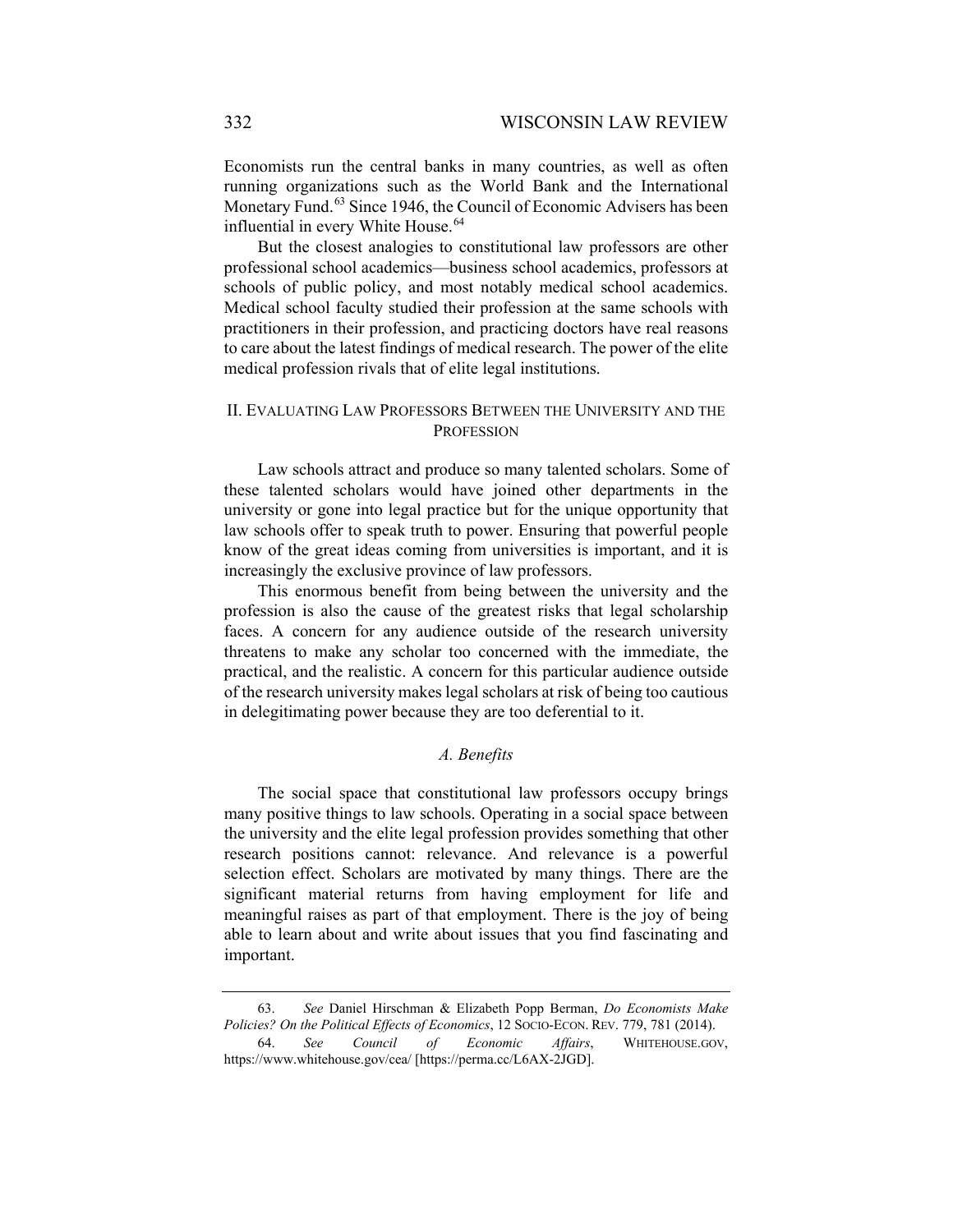But even money and fun have their limitations as motivators and having a larger and more powerful audience than other academics can be a significant attraction. Power attracts talented scholars to law faculties that would not otherwise be interested. They might be interdisciplinary scholars interested in not just empirical findings or historical trends but also the normative implications of those findings or trends. They might be talented lawyers who want to dig a little deeper into the first principles animating the doctrine that they would be using in practice.

Universities also benefit from the social space that constitutional law professors occupy. So many scholars study their topics from a distance and provide the insights that come from observing developments from farther away. Constitutional law professors study their topics from closer. They are constant ethnographers because they either know the subjects they are studying or are close enough to them in social space that they basically know them.

Constitutional law professors—particularly as legal scholarship has become more interdisciplinary—can provide a form of scholarly originality that universities need. Many legal scholars themselves do not recognize legal scholarship as a distinctive academic discipline,<sup>[65](#page-16-0)</sup> or readily argue for reducing its distinctive footprint.<sup>[66](#page-16-1)</sup> But originality so often comes from lumping together disparate developments into a single narrative. Joseph Schumpeter called it the "new combinations of productive means,"[67](#page-16-2) and the more technical term in more contemporary scholarship about creativity is "recombinant growth."<sup>[68](#page-16-3)</sup> Scholars that exist on the boundaries of multiple social fields are therefore uniquely positioned to say something new. It is the ability to combine multiple disciplines that gives law professors a comparative scholarly advantage. It is also the ability to combine what scholars care about with what elite lawyers care about that gives law professors a comparative scholarly advantage.

<span id="page-16-0"></span><sup>65.</sup> *See, e.g.*, Michele Landis Dauber, *The Big Muddy*, 57 STAN. L. REV. 1899, 1913 (2005) (arguing for "moving legal publishing toward a system of peer review, at least for methodologically sophisticated work"); Shari Seidman Diamond & Pam Mueller, *Empirical Legal Scholarship in Law Reviews*, 6 ANN. REV. L. & SOC. SCI. 581, 595 (2010) ("One possibility is that the increasing number of JD/PhDs in the legal academy will improve the quality of the research submitted for publication.").

<span id="page-16-1"></span><sup>66.</sup> *See, e.g.*, Ernest J. Weinrib, *Can Law Survive Legal Education?*, 60 VAND. L. REV. 401, 429 (2007) ("Law, however, is regarded not as a discipline in its own right with something of its own to contribute to the interdisciplinary enterprise, but merely as a context for projects from other disciplines.").

<span id="page-16-2"></span><sup>67.</sup> JOSEPH ALOIS SCHUMPETER, THE THEORY OF ECONOMIC DEVELOPMENT: AN INQUIRY INTO PROFITS, CAPITAL, CREDIT, INTEREST, AND THE BUSINESS CYCLE 66 (Redvers Opie trans., 1983) (1934).

<span id="page-16-3"></span><sup>68.</sup> Martin L. Weitzman, *Recombinant Growth*, 113 Q.J. ECON. 331, 332 (1998) (describing the power of "new knowledge that depends on new recombinations of old knowledge").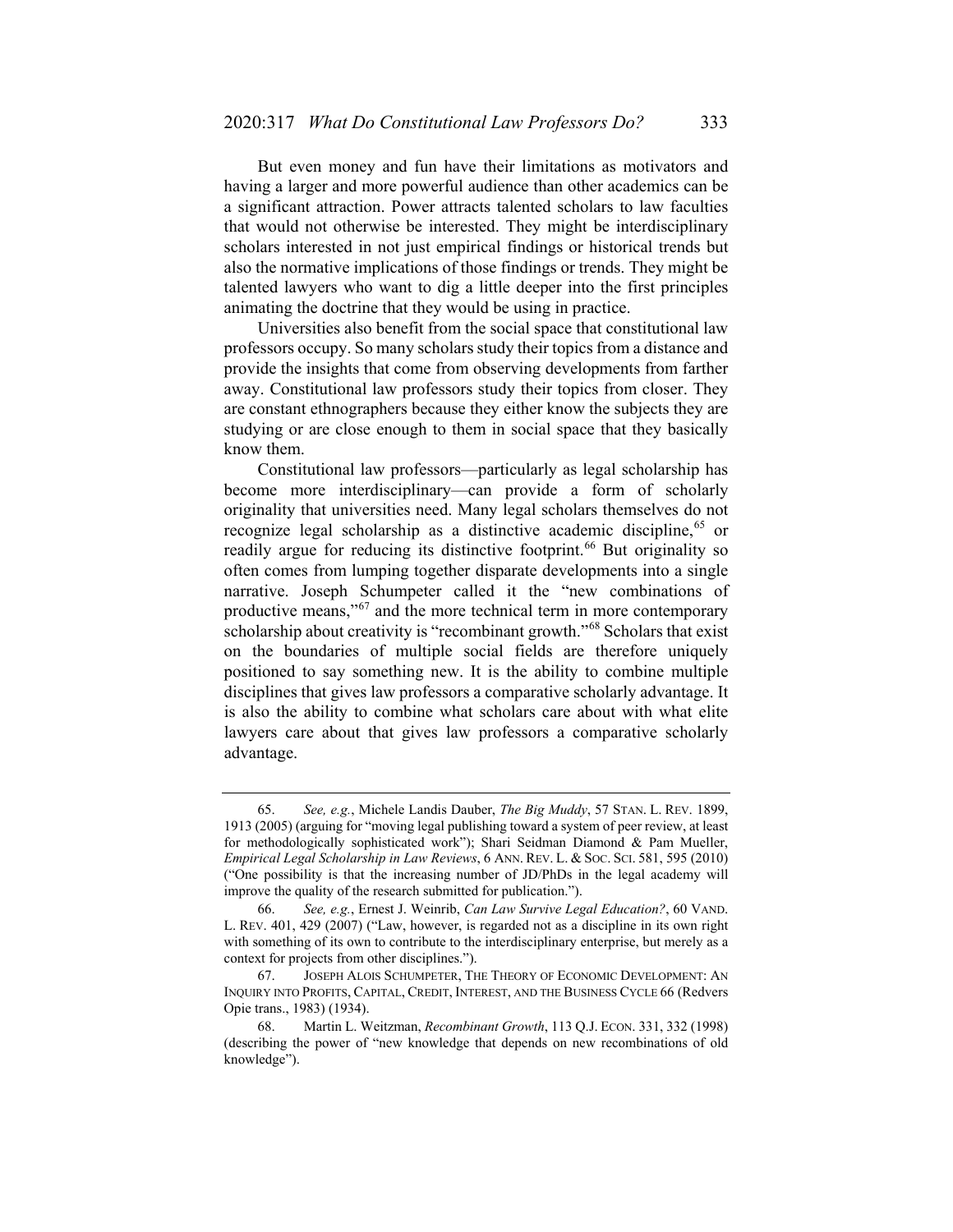Having an elite legal profession connected to scholarship also brings some positive features to the country. We want powerful people to know the latest great ideas circulating, and one great way to ensure they know the latest great ideas is if they know or know of the people producing those ideas and if the ideas are translated for them. As John Maynard Keynes has observed, "[t]here is nothing a Government hates more than to be wellinformed."[69](#page-17-0) Because the powerful are their friends, or the powerful are reading their work, or the powerful are influenced by their work without reading their work, law professors are informing many of those in government.

These desirable features of what constitutional law professors do for the university and for the country have become more important as they have become more unique in doing it. Efficient labor markets leverage the principle of comparative advantage to produce different forms of labor output. Individuals with different talents will be encouraged to perform tasks that best suit their talents. Part of them being encouraged to utilize their unique talents is the presence of enough opportunities to do so. There must be a deep enough market of a demand for those talents.<sup>[70](#page-17-1)</sup>

These same principles about labor market specialization apply to the academic labor market as well. There must be enough tenure-track positions designed to producing certain forms of scholarship for significant amounts of that scholarship to be produced. With sufficient demand for a form of scholarship, scholars will learn about how to produce that form of scholarship while they are in school and will continue to produce that type of scholarship in order to obtain and succeed at later academic employment.

Without law schools, there might not be sufficient demand for academics producing scholarship that combines many disciplines and/or that aspires to speak to larger audiences. The social sciences were initially consumed in substantial volume by audiences outside of the university. The *American Political Science Review* at first had three categories of subscribers: "professors and teachers" but also "lawyers, businessmen" and "public officials."[71](#page-17-2) Think of the great social scientists of the twentieth century, and how much they spoke not just about the world in which they lived, but to the world in which they lived. Seymour Martin Lipset tried to

<span id="page-17-0"></span><sup>69.</sup> ROBERT JERVIS, HOW STATESMEN THINK: THE PSYCHOLOGY OF INTERNATIONAL POLITICS 148 (2017) (quoting John Maynard Keynes).

<span id="page-17-1"></span><sup>70.</sup> *See, e.g.*, David Schleicher, *The City as a Law And Economic Subject*, 2010 ILL. L. REV. 1507, 1521 ("Deep labor markets provide workers [in an industry] with benefits or risk pooling . . . if an employer in a big city goes belly-up, its workers have more options.").

<span id="page-17-2"></span><sup>71.</sup> *See* William Anderson, *The Teaching Personnel in American Political Science Departments: A Report of the Sub-Committee on Personnel of the Committee on Policy to the American Political Science Association*, 28 AM. POL. SCI. REV. 726, 729, 731 (1934).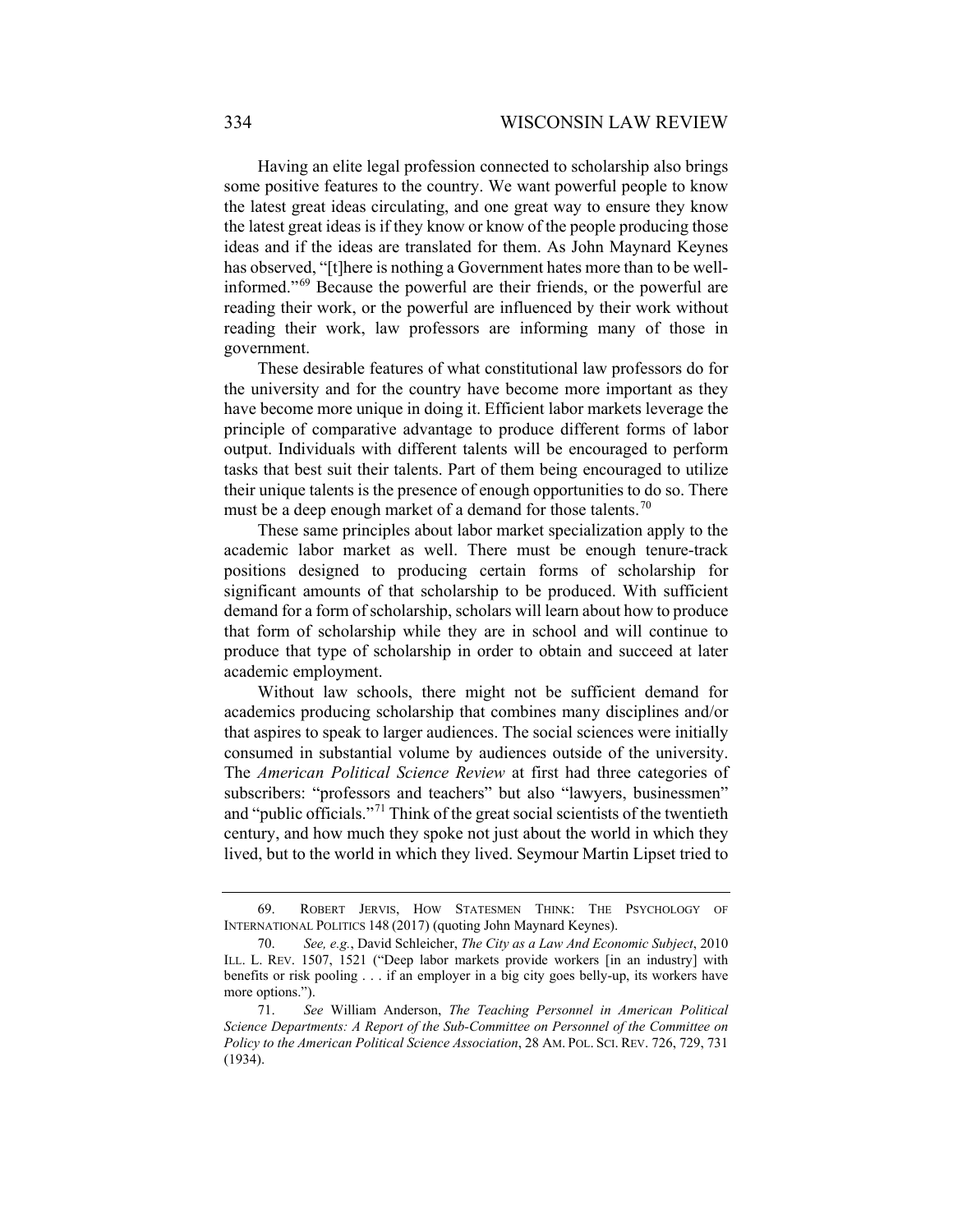understand during the Cold War why the United States remained a capitalist system.<sup>[72](#page-18-0)</sup> Robert Putnam in the last decade of the century informed us about the growing isolation of Americans and was invited to the White House to talk about this.<sup>[73](#page-18-1)</sup>

This public-facing voice of the humanist or the social scientist—not as side employment, but as their primary employment—still exists but in smaller quantities than it did previously. Experts tend to divide themselves into strongly autonomous and sharply divided up "fields."[74](#page-18-2) It was no surprise then that the humanities and social sciences became substantially more technical and substantially more isolated from each other over the past century, with a particular shift in the 1960s and 1970s.<sup>[75](#page-18-3)</sup> They also become substantially more isolated from life outside of the university. What they do is crucially important to the world, and very important in understanding it. But more of them are producing their scholarship using a more technical voice that they are not then translating for powerful individuals.[76](#page-18-4) Twitter and other technological changes have lowered the costs of communicating more broadly, and disciplines across the university have become more welcoming of speaking to the public. But it is still more to the side than at the middle of what humanists and social scientists do.

<span id="page-18-6"></span>Power abhors any vacuum, including an intellectual vacuum. With humanists and social scientists not taking the insight of the university and making it relevant for those in power, others have filled in the gap and would do so more. Think tanks have gradually increased in their influence, particularly in Washington, $77$  and their rise is chronologically

<span id="page-18-0"></span><sup>72.</sup> Note, for instance, that even one of Lipset's least famous titles sold more than 400,000 copies, was translated into dozens of languages, and was a finalist for the National Book Award. *See* Douglas Martin, *Seymour Martin Lipset, Sociologist, Dies at 84*, N.Y. TIMES (Jan. 4, 2007), https://www.nytimes.com/2007/01/04/obituaries/04lipset.html [https://perma.cc/BN8Q-TDTM].

<span id="page-18-1"></span><sup>73.</sup> *See* Nicholas Lemann, *Kicking in Groups*, ATLANTIC MONTHLY (April 1996), https://www.theatlantic.com/magazine/archive/1996/04/kicking-in-groups/376562 [https://perma.cc/YV9D-A5M5].

<span id="page-18-2"></span><sup>74.</sup> *See* Lisa Stampnitzky, *Disciplining an Unruly Field: Terrorism Experts and Theories of Scientific/Intellectual Production*, 34 QUALITATIVE SOC. 1, 6 (2011).

<sup>75.</sup> *See* Fourcade, *supra* not[e 62,](#page-14-4) at 102.

<span id="page-18-4"></span><span id="page-18-3"></span><sup>76.</sup> *See, e.g.*, Lee Sigelman, *The Coevolution of American Political Science and the* American Political Science Review, 100 AM. POL. SCI. REV. 463, 467 (2006) ("If 'speaking truth to power' and contributing directly to public dialogue about the merits and demerits of various courses of action were still numbered among the functions of the profession, one would not have known it from leafing through its leading journal.").

<span id="page-18-5"></span><sup>77.</sup> Thomas Medvetz, *Murky Power: "Think Tanks" as Boundary Organizations*, *in* 34 RETHINKING POWER IN ORGANIZATIONS, INSTITUTIONS AND MARKETS 113, 118 (David Courpasson et al. eds., 2012) ("By one leading count, the number of American think tanks has more than quadrupled since 1970.").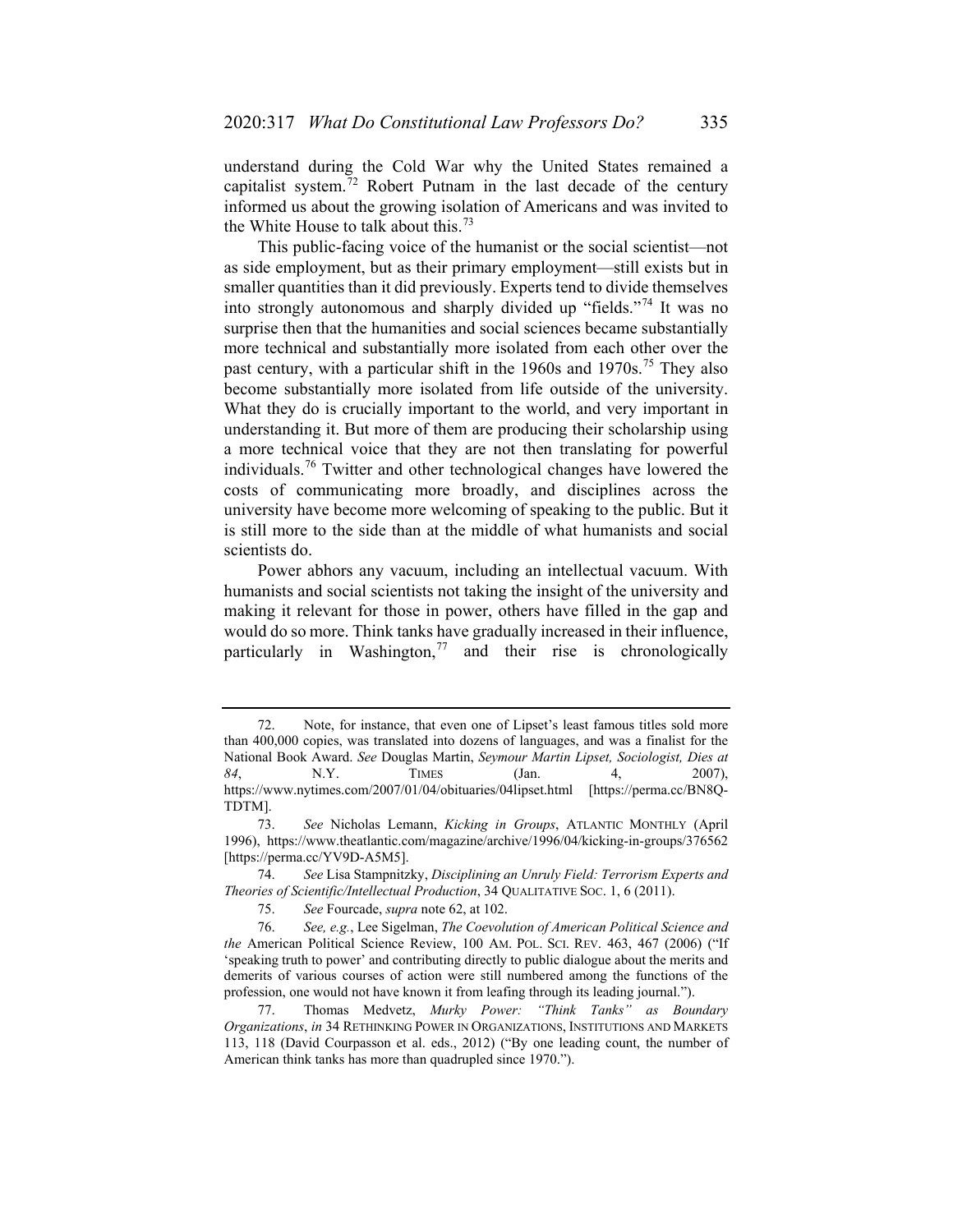simultaneous with much of the increase in technical social science scholarship.<sup>[78](#page-19-0)</sup> Journalists have been doing the same.

But there are many positive features to having those who do not have to seek new funding or new employment with great frequency being the ones to tell powerful people how the world does work or should work. It is certainly easier for all academics to be heard because of the Internet, but legal scholars might be the academics who deserve to be heard. Legal scholars are uniquely situated to make the various parts of the university useful to the elite legal profession because of how they are trained and rewarded. Mark Tushnet has referenced the "'lawyer as astrophysicist' assumption."[79](#page-19-1) Lawyers "are people who have a generalized intelligence, and can absorb and utilize the products of any other discipline in which we happen to become interested."<sup>[80](#page-19-2)</sup> Just like an appellate litigator can be working on an intellectual property appeal and a First Amendment appeal at the same time, so too can the law review article reference a little economics and a little political science to go along with a lot of law—and have the argument be important to a statute that Congress is considering.

Telling powerful people what they should or should not do—rather than analyzing what they have already done—is another reason for constitutional law professor influence. So many of the social sciences are either not normative at all, $81$  or when they are normative are more abstractly normative in a way that is hard for scholars in other disciplines or elite outsiders to understand.<sup>[82](#page-19-4)</sup> Constitutional law scholarship is strongly normative. $83$  Even interdisciplinary scholars new to the legal academy these days usually feel comfortable discussing the normative "implications" of their work, even if these implications are more generalized.

<span id="page-19-0"></span><sup>78.</sup> *See id.* ("[T]here was no *think tank* category per se, either in public or specialized political discourses, until roughly the 1960s.").

<span id="page-19-1"></span><sup>79.</sup> Symposium, *Constitutional Scholarship: What's Next?*, 5 CONST. COMMENT. 17, 31 (1988).

<sup>80.</sup> *Id.*

<span id="page-19-3"></span><span id="page-19-2"></span><sup>81.</sup> *See* Sigelman, *supra* note [76,](#page-18-6) at 467 ("Since its inception, the *Review* has served mainly as a forum for reporting empirical findings, a purpose of almost two out of every three articles.").

<span id="page-19-4"></span><sup>82.</sup> *See, e.g.*, *id.* at 465 (stating that "Plato, Aristotle, and the other ancients did not make their first appearance until 1950, and it was not until the *Review*'s eighth decade that their return engagements became more than occasional").

<span id="page-19-5"></span><sup>83.</sup> *See, e.g.*, Edward L. Rubin, *The Practice and Discourse of Legal Scholarship*, 86 MICH. L. REV. 1835, 1847 (1988) ("[T]he most distinctive feature of standard legal scholarship is its prescriptive voice."); Pierre Schlag, *Normativity and the Politics of Form*, 139 U. PA. L. REV. 801, 802 (1991) ("These are the questions that animate virtually all of contemporary legal thought—from the most modest doctrinal reform proposals to the most ambitious utopian speculation. In our classes and in our writings, we speak ceaselessly of ways to improve law.").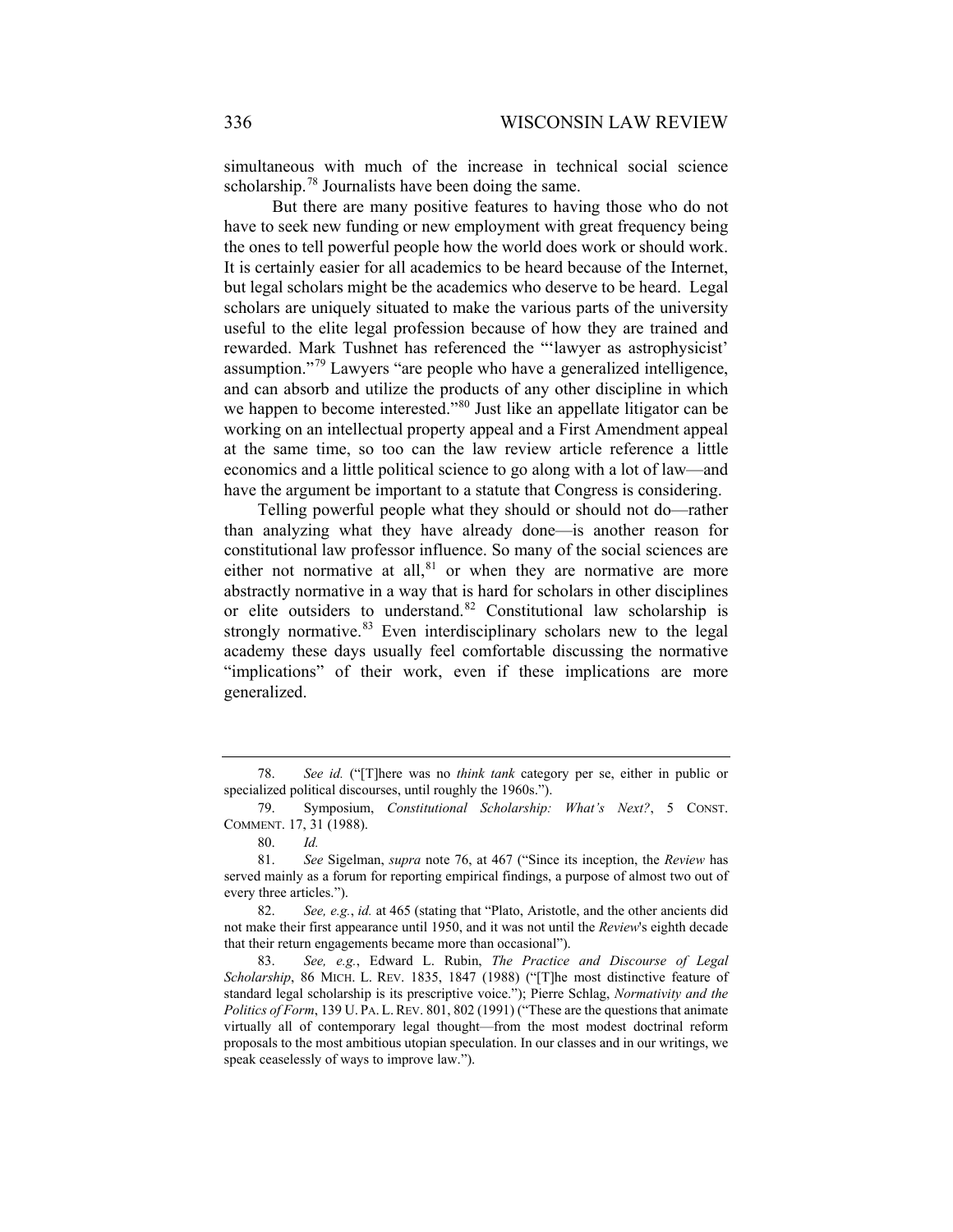## *B. Costs*

Significant attention to any external constituency can complicate the truth-seeking goals of scholarship.<sup>[84](#page-20-0)</sup> Scholars face incentives to orient themselves towards longitudinal goals, because tenure is not granted for several years and a career after tenure is usually several decades. Productivity expectations are such that scholars can focus on depth and breadth because they have the time to pursue both. Others outside of the university have to concern themselves more with the immediate—the case to be argued today, the statute to be drafted tomorrow.

Relatedly, scholars face incentives to be more theoretical, to lump together seemingly unrelated phenomena into a single, coherent whole. Others are encouraged to split items apart—to keep seemingly unrelated phenomena unrelated. Clients are hiring lawyers to resolve a single dispute; courts are deciding single cases; neither exists to produce a larger theory. External constituencies encourage a focus on the trees, not the forest.

Rather than focus on the original understanding of the Second Amendment, the constitutional law scholar can sometimes benefit from focusing on the discrete issue presented by the Second Amendment case being decided by a court. The broader and deeper project examining the original understanding of the Second Amendment is less likely to be read by the lawyer arguing a Second Amendment case, or the judge deciding that case. There are broader projects that get broader attention, to be sure.<sup>[85](#page-20-1)</sup> But more likely to be read is the article discussing an issue percolating through the federal courts on the Second Amendment, because that article will be more helpful to lawyers and judges, more likely to be cited by them, and therefore more likely to generate the reputational returns for the scholar who wrote such an article.

While some of the costs of existing between the university and the elite legal profession have to deal with the significance of *any* constituency outside of the academy, some of the costs have to do with the nature of the elite legal profession in particular. In many of the social sciences, studying the elites is a sub-field of the discipline. $86$  In constitutional law

<span id="page-20-0"></span><sup>84.</sup> Scholars have noticed this tension previously. *See supra* note 11. This Section is a good occasion to unbundle all of the components of this tension, many of which have gone unremarked.

<span id="page-20-1"></span><sup>85.</sup> *See, e.g.*, Adam Liptak, *A Proposal to Offset Prosecutors' Power: The 'Defender General*,*'* N.Y. TIMES (Jan. 27, 2020), https://www.nytimes.com/2020/01/27/us/a-proposal-to-offset-prosecutors-power-thedefender-general.html [https://perma.cc/E4VN-7QTW] (highlighting an academic article calling for an office of "defender general" to represent the interests of criminal defendants).

<span id="page-20-2"></span><sup>86.</sup> *See, e.g.*, Shamus R. Khan, *The Sociology of Elites*, 38 ANN. REV. SOC. 361, 362 (2012) ("The sociology of elites is, like many areas of sociology, faddish. At times elite studies have been quite popular and some might even say central to our discipline,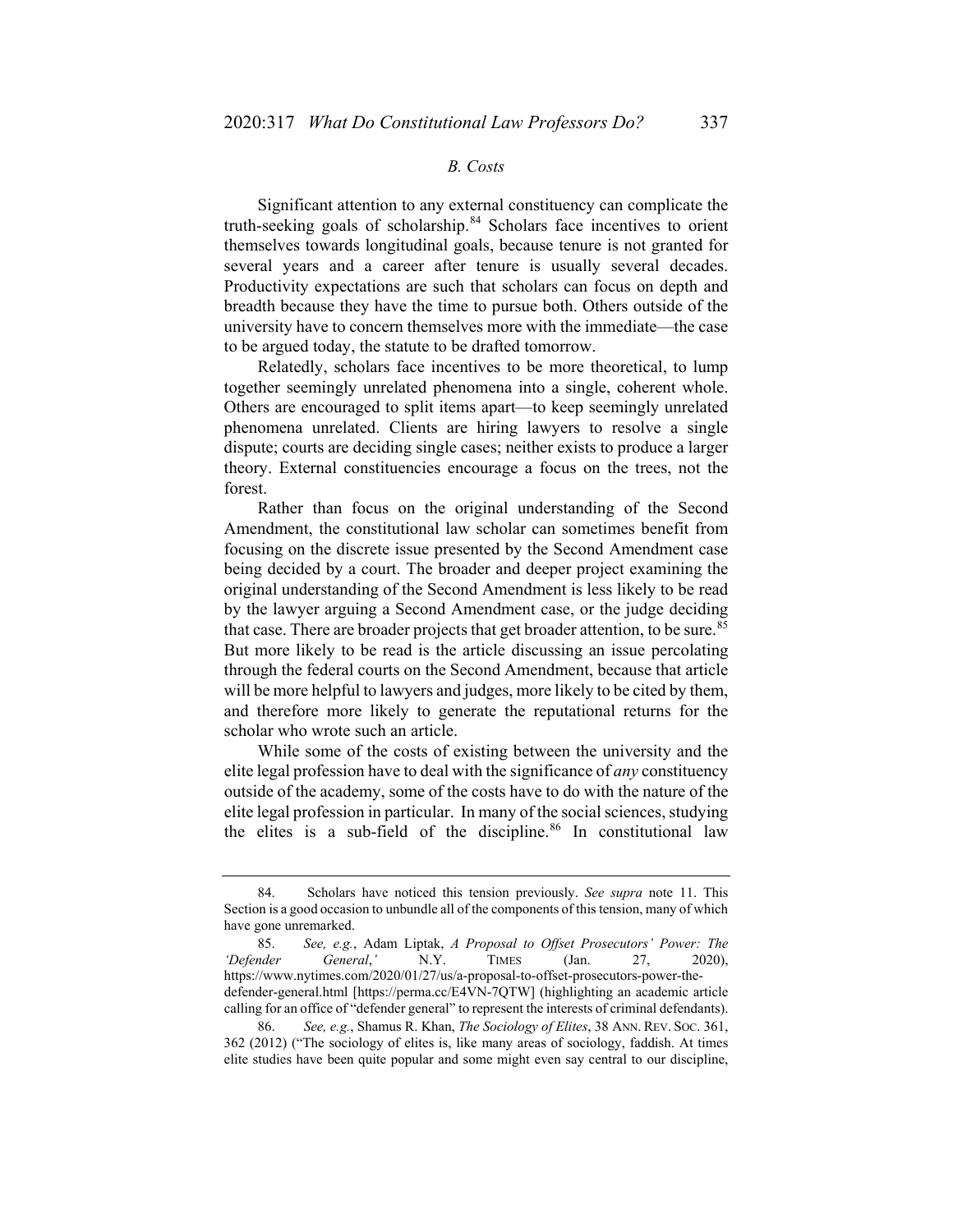scholarship, there is the risk that studying the elites is *the* discipline, partly because those studying the elites are themselves elite. There have been movements to change this, like the interest in popular constitutionalism.<sup>[87](#page-21-0)</sup> But while those movements have not focused on constitutional change as top-down, nor do they often focus on constitutional change as bottomup—more like middle-up. Constitutional change at the Supreme Court comes from actors outside of official positions, but actors that are still quite powerful, like important social movements.<sup>[88](#page-21-1)</sup> Scholars therefore run the risk of missing the important role that those outside of the elite legal profession play in shaping the law.

The incentives to focus on the elite legal profession can make constitutional law scholarship too ideological. In a polarized country with a polarized legal profession having a team to claim as one's home can provide a scholar with a bigger microphone.

More fundamentally, facing incentives to consider the elite legal profession can make constitutional law professors too preservative. There are moments when these incentives do not interfere with the production of scholarship that significantly questions the status quo—think of critical legal studies,<sup>[89](#page-21-2)</sup> or current movements to radically change the Supreme Court.<sup>[90](#page-21-3)</sup>Focusing on those in positions of power can distort one's scholarly worldview in a traditionalist, small-c conservative direction.<sup>[91](#page-21-4)</sup> Powerful legal actors do not seem potentially suspicious because they are socially distant, but instead as naturally sympathetic because they are socially close. Studying elite behavior closely makes what elites do seem

<span id="page-21-1"></span>88. *See* Siegel, *supra* note [45,](#page-11-6) at 201–02 (discussing role of social movements in generating the *Heller* decision).

<span id="page-21-2"></span>89. *See, e.g.*, Owen M. Fiss, *The Death of the Law?*, 72 CORNELL L. REV. 1, 16 (1986) (labeling any victory for critical legal studies as representing "the death of the law, as we have known it throughout history, and as we have come to admire it").

<span id="page-21-3"></span>90. *See* Daniel Epps & Ganesh Sitaraman, *How to Save the Supreme Court*, 129 YALE L.J. 148, 151 (2019) ("[P]reserving the Court's legitimacy as an institution above politics will require a complete rethinking of how the Court works and how the Justices are chosen. To save what is good about the Court, we must reject and rethink much of how the Court has operated for more than two centuries.").

<span id="page-21-4"></span>91. The canonical citations for this are ROBERT GRANFIELD, MAKING ELITE LAWYERS: VISIONS OF LAW AT HARVARD AND BEYOND 48 (1992) (noting that seventy percent of incoming Harvard Law students said they were interested in public interest employment after graduation, but only two percent planned to do so by their third years); Howard S. Erlanger et al., *Law Student Idealism and Job Choice: Some New Data on an Old Question*, 30 LAW & SOC'Y REV. 851, 853–54 (1996)(finding that more than four times more students were interested in "social reform" employment as incoming students then they were as graduating students).

and at other times such work has been largely abandoned. Today work on elites is experiencing a revival . . . .").

<span id="page-21-0"></span><sup>87.</sup> *See, e.g.*, David E. Pozen, *Judicial Elections as Popular Constitutionalism*, 110 COLUM. L. REV. 2047, 2048 (2009) ("Renouncing the elitism and the court centrism of traditional constitutional theory, a diverse group of scholars has set out to redeem a central role for [the people].").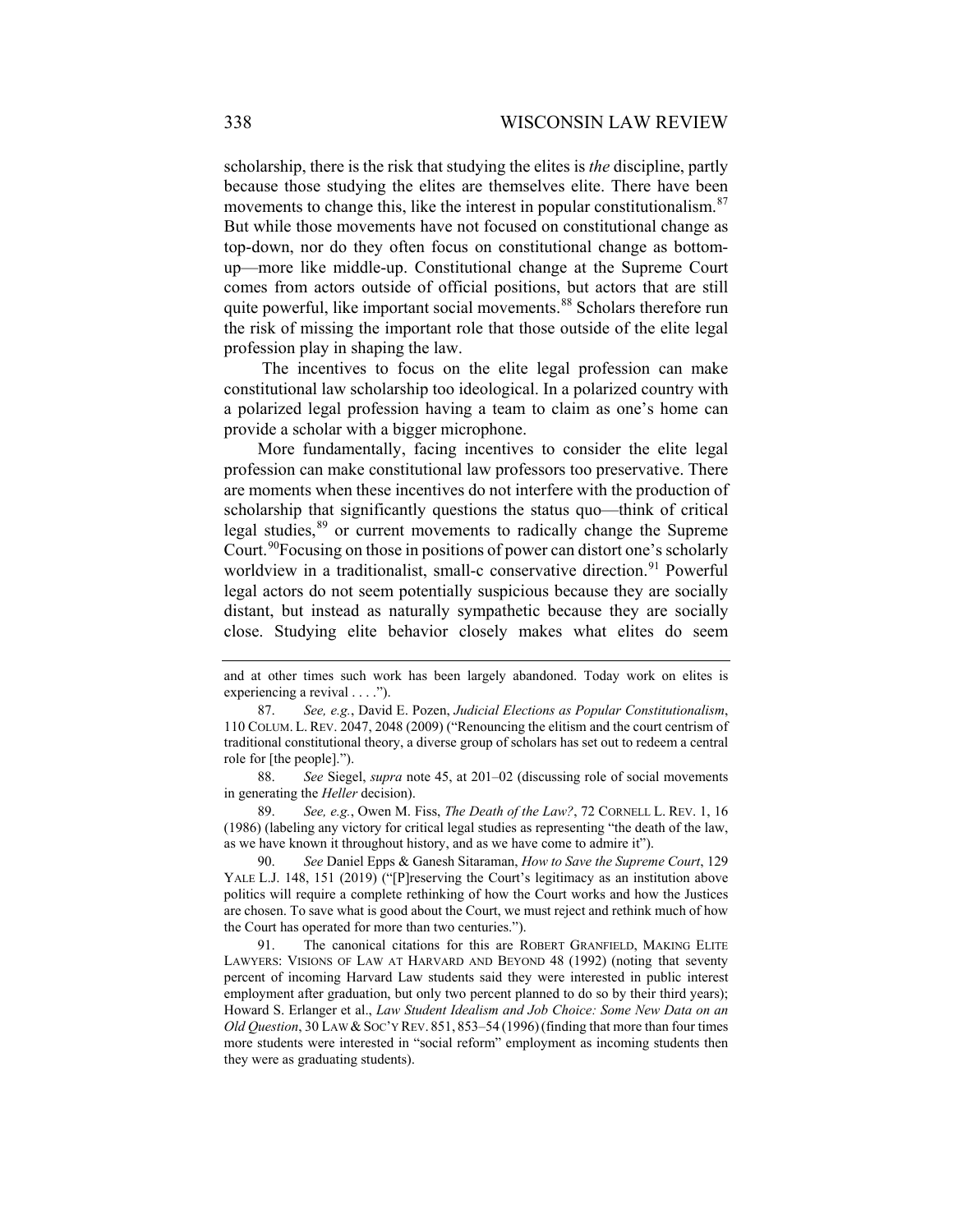inevitable. Alternative, more radical paths that these elite actors could have pursued seem implausible because elite actors themselves do not engage with these paths. A supposedly radical actor like the Warren Court is much more conservative once we realize what it could have done—and what people outside of the elite legal profession were talking about it  $\frac{1}{2}$ 

Scholarship tends to be more technical and less emotional than the language of everyday life, and that is only accentuated in the case of constitutional law scholarship because it is so much about elite lawyers and judges. While the concerns of constitutional law scholars are often with those issues that are on the front page of the newspaper, the way that constitutional law scholars talk about them makes them seem more remote. Legal principles tend to be "neutral principles,"<sup>[93](#page-22-1)</sup> and so legal scholars talk that way if they want to increase the chances that it will shape how lawyers think. It is more professionally acceptable to talk about good ideas as if they are good for everyone and for always. The threats that President Donald J. Trump poses to the Republic are made into concerns about the erosion of presidential "norms."<sup>[94](#page-22-2)</sup> Judicial power should be reduced in favor of the power of popular sentiment not because judicial review is bad for Democrats or Republicans, but because it is bad for democracy. The result of all of these efforts to abstract away from real people and real problems is to make these real people and real problems seem less serious. Injustice is ignored because injustice is made more technical and less troubling.<sup>[95](#page-22-3)</sup>

Precedent plays an enormously important role within the culture of the elite American legal profession. That is what judges are engaging with and lawyers are arguing to them. This is reflected in the role that past practice therefore plays in American legal scholarship. Creativity and

<span id="page-22-0"></span><sup>92.</sup> Justin Driver's fantastic article on the Warren Court makes some of these points. *See* Justin Driver, *The Constitutional Conservatism of the Warren Court*, 100 CALIF. L. REV. 1101, 1112–13 (2012).

<span id="page-22-1"></span><sup>93.</sup> *See* Herbet Weschler, *Towards Neutral Principles of Constitutional Law*, 73 HARV. L. REV. 1, 17–19 (1959).

<span id="page-22-2"></span><sup>94.</sup> Clare Foran, *'An Erosion of Democratic Norms in America*,*'* ATLANTIC (Nov. 22, 2016), https://www.theatlantic.com/politics/archive/2016/11/donald-trumpdemocratic-norms/508469 [https://perma.cc/W4YA-GCGM].

<span id="page-22-3"></span><sup>95.</sup> Elizabeth Mertz's book on the language of law school is particularly helpful on this point. *See* ELIZABETH MERTZ, THE LANGUAGE OF LAW SCHOOL: LEARNING TO "THINK LIKE A LAWYER" 10–11 (2007). *See also* John M. Conley, *Can You Talk Like A Lawyer and Still Think Like A Human Being? Mertz's* The Language of Law School, 34 LAW & SOC. INQUIRY 983, 986 (2009) ("Not only does it strip students of the values many of them bring to law school, it subtly inculcates new ones. And these new values are troubling in that they undermine empathy for people and their problems and ultimately contribute to the maintenance of unjust power structures.") (reviewing MERTZ, *supra*).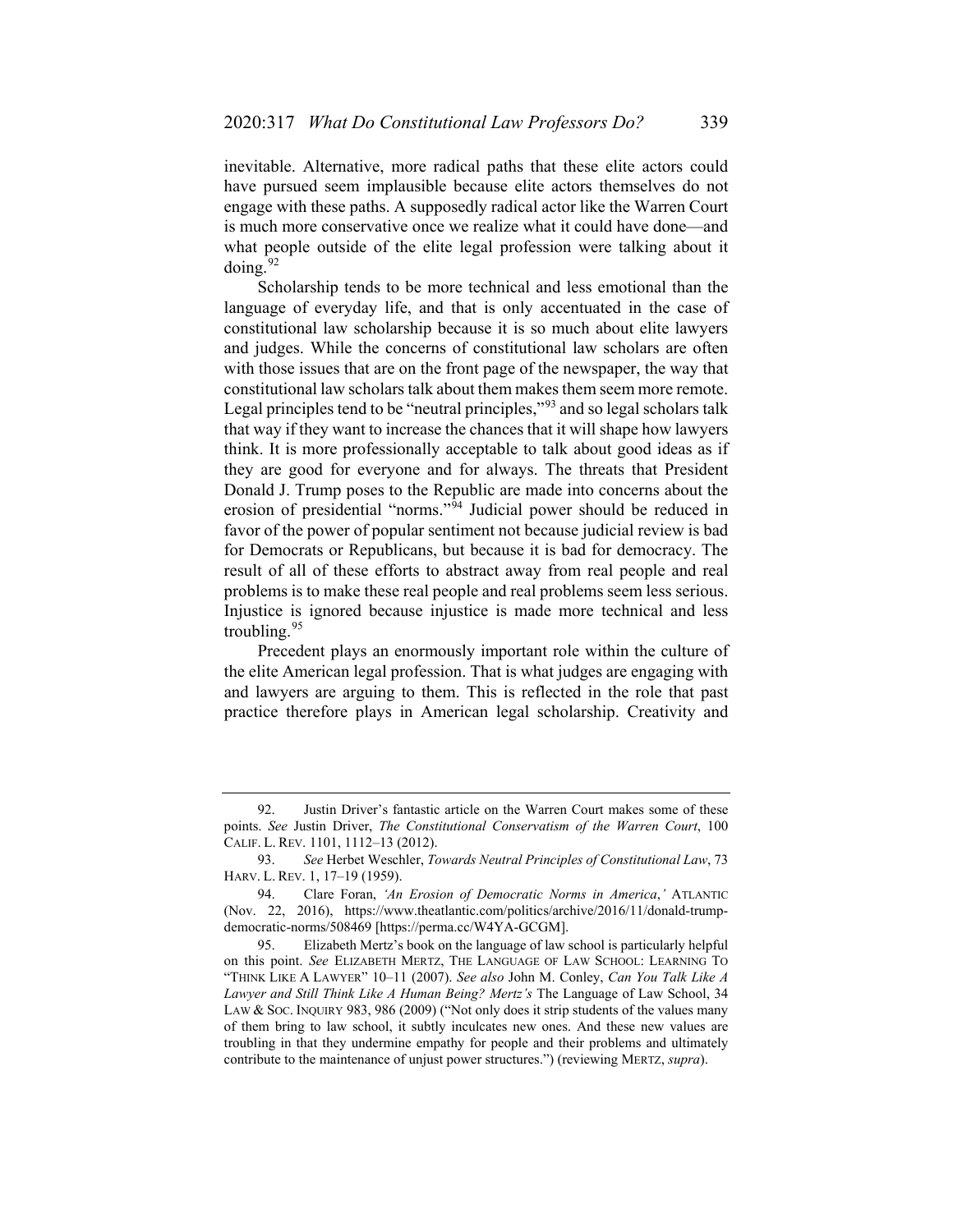originality have a lower ceiling that legal scholars often try not to exceed.<sup>[96](#page-23-0)</sup> The goal is to say something new, but not too new. Just like it is problematic for a lawyer to appear in court and tell a judge that the judge would be the first judge ever to rule a certain way, it can be problematic for a legal scholar to write an article stating that they have an idea about what Congress or the Supreme Court should do that is completely unlike anything ever previously considered. Law review articles are more about hidden gems instead of new discoveries. A common form for a law review article is to identify a really important feature or doctrine or design that has gone unnoticed and is good or bad—but that already exists in the world.

Scholars in general can be more thinkers than doers. Normative theories can be focused not just on concerns that are more abstract, but on changes based on those concerns that are more implausible. An individual constitutional right to an adequate education or a constitutional requirement that the Senate vote on Merrick Garland's nomination to the Supreme Court can be justified as a matter of the way the world should be. Legal scholars—connected to actors actually doing things as they are are more concerned on what *could* happen. One of the major research design questions that law review articles face is whether to address if their idea is not just desirable, but plausible. And most of them decide to address plausibility. The article that could shape how the Supreme Court decides a case is more influential than the one that discusses how the Court *should*  decide a case.

#### **CONCLUSION**

John Hart Ely inscribed his landmark book about constitutional theory to Chief Justice Earl Warren—his former boss—and wrote about him that "[y]ou don't need many heroes if you choose carefully."<sup>[97](#page-23-1)</sup> We might never be able to appreciate the heroism of Chief Justice Warren—if you believe he was heroic—without the scholarship of a law professor (and dean) like Ely. It took a scholar who was present for the deeds of Chief Justice Warren truly to understand them and to theorize them. Political scientists might have been dissecting the political leanings of the Justices on the Warren Court, and humanists analyzing their theories of justice. It took a law professor, though, to understand what Chief Justice Warren was doing, and what it meant for our country. Even more

<span id="page-23-0"></span><sup>96.</sup> *See* Daniel A. Farber, *The Case Against Brilliance*, 70 MINN. L. REV. 917, 917 (1986) ("I will argue, however, that 'brilliance' should count heavily against an economic or legal theory. The same traits of novelty, surprise, and unconventionality that are considered marks of distinction in other fields should be considered suspect in economics and law.").

<span id="page-23-1"></span><sup>97.</sup> JOHN HART ELY, DEMOCRACY AND DISTRUST: A THEORY OF JUDICIAL REVIEW, at v (1980).